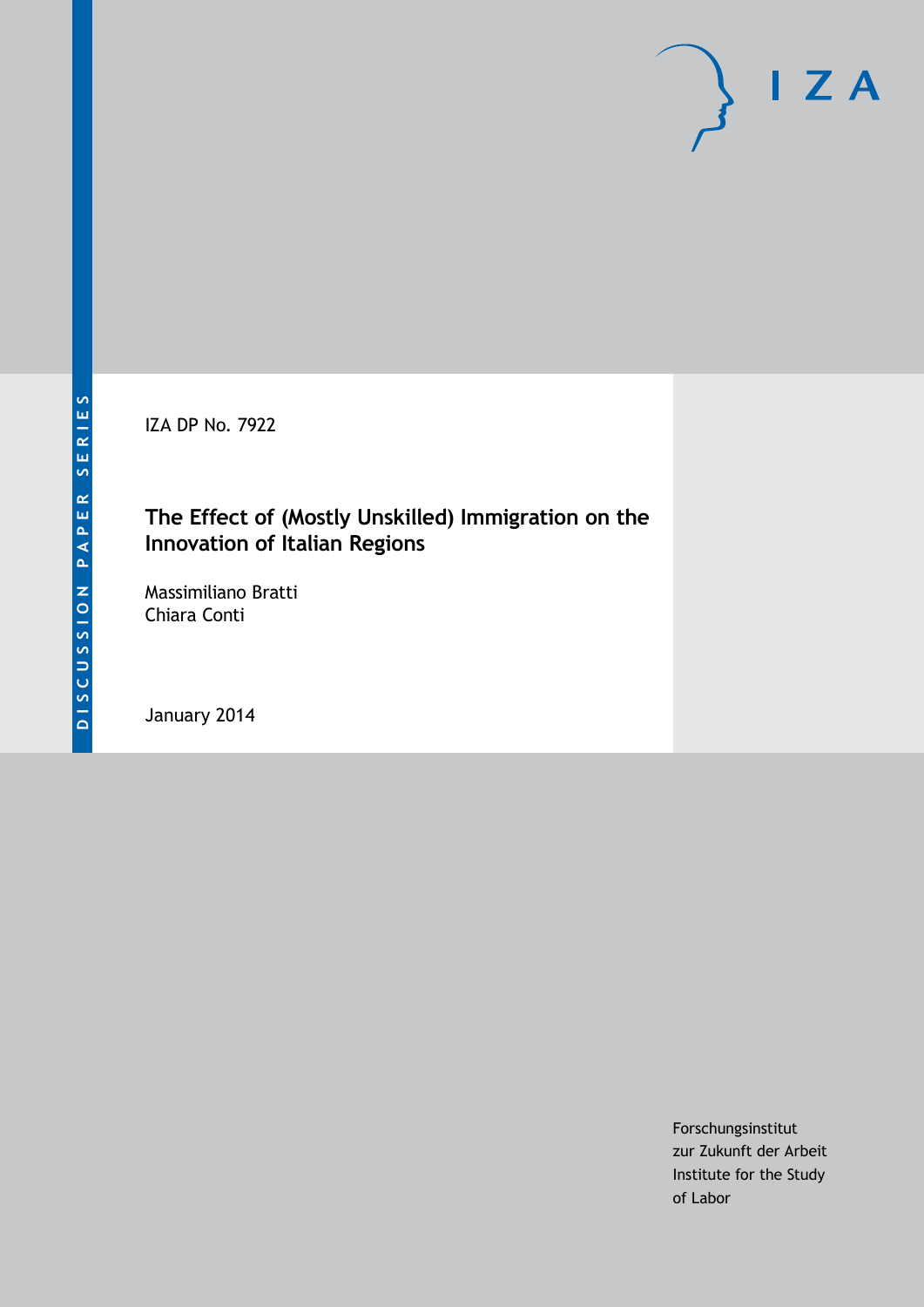# **The Effect of (Mostly Unskilled) Immigration on the Innovation of Italian Regions**

### **Massimiliano Bratti**

*University of Milan and IZA*

### **Chiara Conti**

*Sapienza University of Rome*

Discussion Paper No. 7922 January 2014

IZA

P.O. Box 7240 53072 Bonn Germany

Phone: +49-228-3894-0 Fax: +49-228-3894-180 E-mail: [iza@iza.org](mailto:iza@iza.org)

Any opinions expressed here are those of the author(s) and not those of IZA. Research published in this series may include views on policy, but the institute itself takes no institutional policy positions. The IZA research network is committed to the IZA Guiding Principles of Research Integrity.

The Institute for the Study of Labor (IZA) in Bonn is a local and virtual international research center and a place of communication between science, politics and business. IZA is an independent nonprofit organization supported by Deutsche Post Foundation. The center is associated with the University of Bonn and offers a stimulating research environment through its international network, workshops and conferences, data service, project support, research visits and doctoral program. IZA engages in (i) original and internationally competitive research in all fields of labor economics, (ii) development of policy concepts, and (iii) dissemination of research results and concepts to the interested public.

<span id="page-1-0"></span>IZA Discussion Papers often represent preliminary work and are circulated to encourage discussion. Citation of such a paper should account for its provisional character. A revised version may be available directly from the author.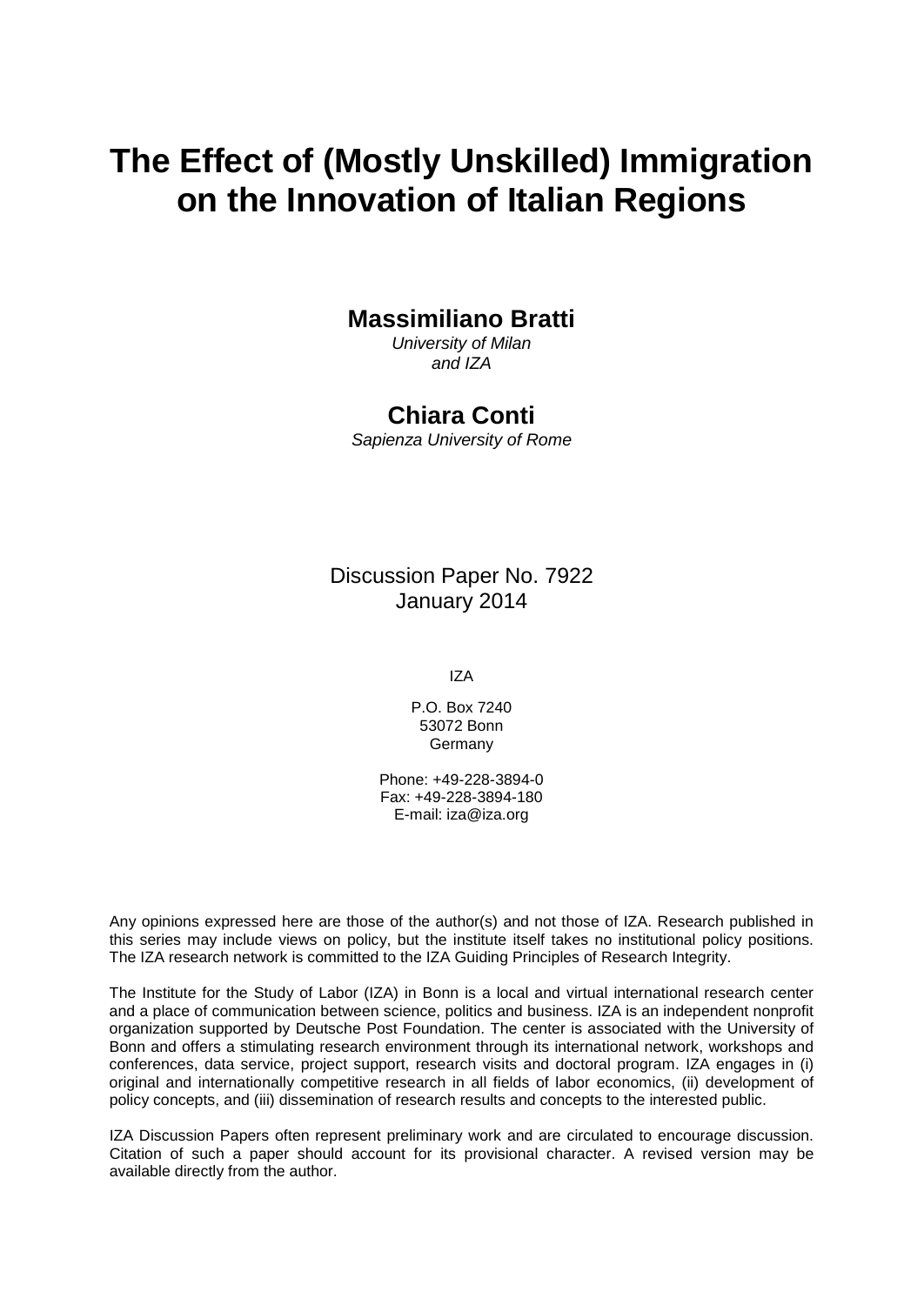IZA Discussion Paper No. 7922 January 2014

## **ABSTRACT**

## **The Effect of (Mostly Unskilled) Immigration on the Innovation of Italian Regions[\\*](#page-1-0)**

We use small Italian regions (i.e. provinces) to investigate the causal effect of foreign immigration on innovation during 2003-2008. Using instrumental variables estimation (based on immigrants' enclaves), we find that the overall stock of immigrants did not have any effect on innovation. However, decomposing the overall effect into the contributions of low- and high-skilled migrants shows that an increase of 1 percentage point in the share of low-skilled migrants on the population reduces patent applications by about 0.2%. By contrast, the impact of high-skilled immigrants on innovation is positive, in line with the previous literature, but cannot be precisely estimated.

JEL Classification: O3, J2

Keywords: immigration, innovation, patent applications, regions, Italy

Corresponding author:

Massimiliano Bratti Department of Economics Management and Quantitative Methods Università degli Studi di Milano Via Conservatorio 7 20122 Milano Italy E-mail: [massimiliano.bratti@unimi.it](mailto:massimiliano.bratti@unimi.it)

\* We gratefully acknowledge comments from discussants and participants at the workshop 'Innovation, productivity and growth in Italy' (Cosenza, 2013), the '3rd SEEK Conference: Engines for More and Better Jobs in Europe' (ZEW-Mannheim, 2013), the XXVIII National Conference of Labour Economics (Rome), and the '54th Annual Conference of the Italian Economic Association' (Bologna, 2013). We are also very grateful to Antonio Accetturo, Paolo Mattana, Sauro Mocetti, Paolo Naticchioni, Luca Salvatici and Paolo Vanin for their valuable comments. The usual disclaimers apply.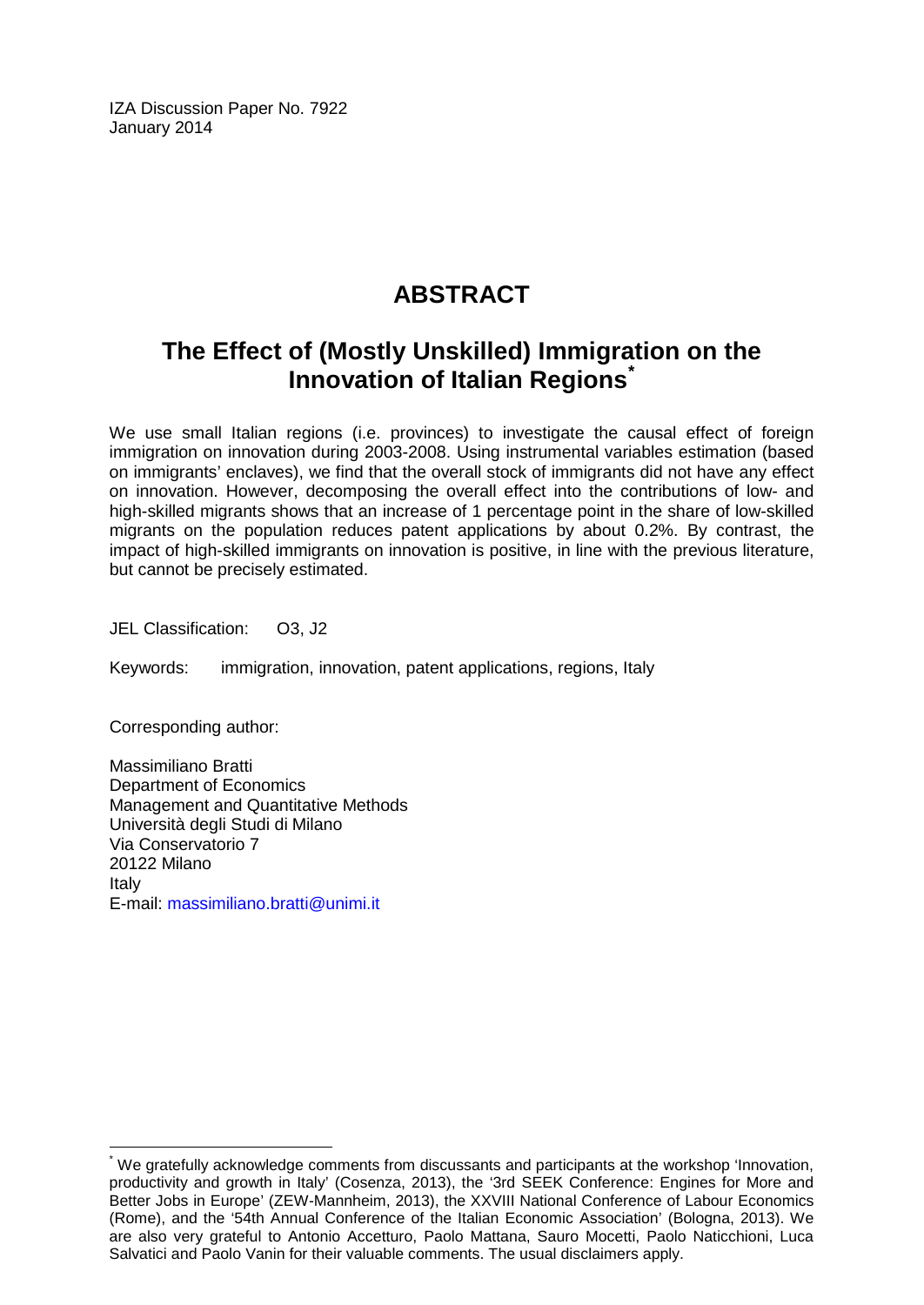## 1 Introduction

Immigration has recently been at the centre of the political and economic agenda. Economists have studied extensively the impact of immigration on several economic and social indicators of host countries, such as natives' wages [\(Borjas](#page-25-0) [2003;](#page-25-0) [2005,](#page-25-1) [Ottaviano and Peri](#page-27-0) [2012\)](#page-27-0) and employment opportunities [\(Pischke and Velling](#page-27-1) [1997,](#page-27-1) [Card](#page-25-2) [2001;](#page-25-2) [2005\)](#page-26-0), firm productivity [\(Peri](#page-27-2) [2012\)](#page-27-2), trade creation [\(Gould](#page-26-1) [1994,](#page-26-1) [Rauch and Trindade](#page-27-3) [2002,](#page-27-3) [Peri and Requena-Silvente](#page-27-4) [2010\)](#page-27-4) and crime [\(Bianchi et al.](#page-25-3) [2012,](#page-25-3) [Bell et al.](#page-25-4) [2013\)](#page-25-4), just to take a few examples. The effect of immigration on innovation and technical change is instead much less studied. Yet innovation is a key factor for a country's economic growth [\(Romer](#page-27-5) [1990,](#page-27-5) [Aghion and Howitt](#page-25-5) [1992,](#page-25-5) [Acemoglu](#page-25-6) [2002,](#page-25-6) [Jones](#page-26-2) [2002\)](#page-26-2).

The existing work on the effect of immigrants on innovation is generally limited to the role played by highly educated immigrants, generally immigrants with at least tertiary education, and is mostly focused on the US. [Chellaraj et al.](#page-26-3) [\(2008\)](#page-26-3) found for the US a positive effect of skilled immigration and foreign graduate students on patent applications and grants. The share of skilled immigrants results to be beneficial for US invention also in the work of [Hunt and](#page-26-4) [Gauthier-Loiselle](#page-26-4) [\(2010\)](#page-26-4). [Kerr and Lincoln](#page-27-6) [\(2010\)](#page-27-6) analyzed how the change in H-1B working population influenced ethnic patenting in US cities during the period 1995-2008: according to their estimates, total invention increased with higher admissions of high-skilled immigrants primarily through the direct contribution of Chinese and Indian inventors. [Moser et al.](#page-27-7) [\(2011\)](#page-27-7) found a positive effect of German Jewish *émigrés* scientists on US patenting during the period 1920-1970 (changes in patenting are examined at the level of research fields, rather than locations). Similar findings are reported in [Stuen et al.](#page-28-0) [\(2012\)](#page-28-0), who analyzed American Science&Engineering departments from 1973 to 1998 and found the effect of foreign doctoral students on innovation measured by publications and citations to be positive and significant, though not significantly different from that of natives.

As we said, a common denominator of all these studies is the exclusive focus on high skilled immigration. Yet, although in anglosaxon countries skilled immigration is a sizeable phenomenon—according to the [Docquier and Marfouk](#page-26-5) [\(2006\)](#page-26-5) data the percentages of tertiaryeducated immigrants were in 2001 40.3% for Australia, 58.8% for Canada, 34.9% for the UK, ad 42.7% for the US— this is much less the case in European countries, for which just a few minority of immigrants is skilled. Just to take a few figures, according to the same source, the percentages of tertiary-educated immigrants were 16.4% for France, 21.8% for Germany, 15.4% for Italy and 18.5% for Spain. Now, although the existing literature has emphasized why there are good reasons to expect positive effects of skilled immigrants on the innovation of the receiving countries, it has much less to say about the general effect of immigrants, or of low-educated immigrants. Few papers have investigated the effect of low skilled immigration on innovation, and again they did it for the US. [Lewis](#page-27-8) [\(2011\)](#page-27-8), focusing on US metro areas and Mexican immigrants, found 'that plants added technology more slowly between 1988 and 1993 where immigration induced the ratio of high school dropouts to graduates to grow more quickly' (p. 1031) and that the increases in the relative supply of low-skill workers were associated with slower growth in capital-labour and capital-output ratios. [Peri](#page-27-2) [\(2012\)](#page-27-2) also focused on US states and Mexican immigration, and found that immigration promoted the adoption of unskilled-efficient technologies. For Europe, the only existing study is—to the best of our knowledge[—Suedekum et al.](#page-28-1) [\(2012\)](#page-28-1), which investigated, however, the separate effects of low and high-skilled immigrants not on innovation but on natives' wages and employment. Their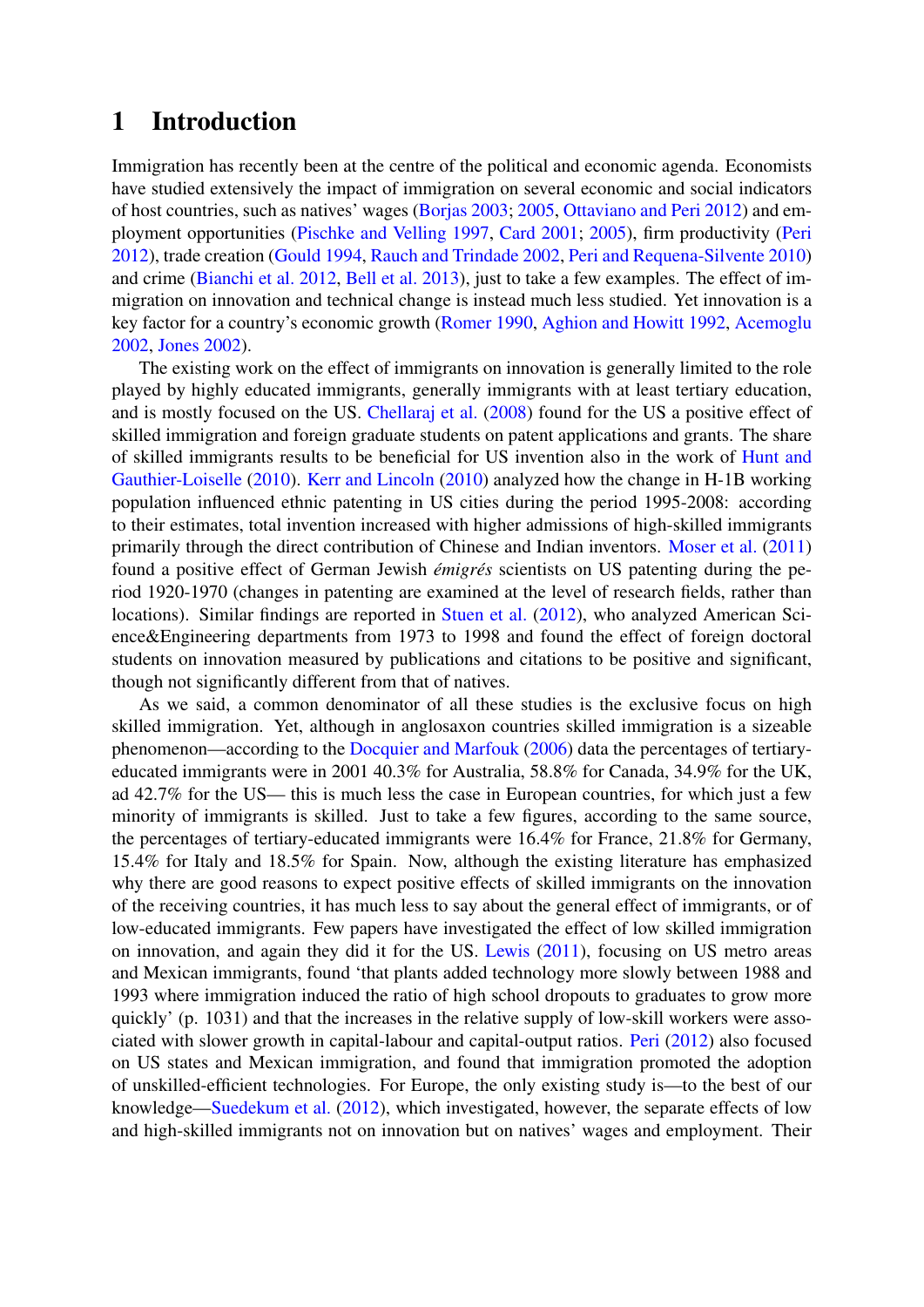analysis by skill level shows that the two groups of immigrants affect productivity (proxied by wages) in opposite directions: the authors observed significant positive effects only when migrants are high skilled, while the effect of the share of low-skilled immigrants is negative and drives the effect of total immigration.

In this paper, we make an attempt to partly fill the gap concerning the effects of overall immigration on innovation, and in particular of low-skilled immigrants, existing in the literature. In addition to providing evidence for a country which was exposed to a very fast and large wave of immigration during the 2000s—Italy–, and for which evidence is scant, we also use a very small geographical scale of analysis—Italian provinces corresponding to NUTS-3 regions<sup>[1](#page--1-0)</sup>—, which presumably enables us to better control for differences in institutional and socio-economic factors which are difficult to observe but which may simultaneously contribute to both attracting new immigrants and to increasing the innovation potential of a region. More importantly, unlike most papers in the literature which only investigated the effect of skilled immigration, (i) we first focus on the general impact of immigration on innovation, and then (ii) separately look at the effects of low-educated and high-educated immigrants on innovation. Last but not least, we tackle potential endogeneity issues by using a well established instrumental variables (IVs, hereafter) strategy based on immigrants' *enclaves*.

The structure of the paper is as follows. Section [2](#page-4-0) sets the conceptual framework for our analysis. Section [3](#page-7-0) describes the Italian context and the main features of Italy's immigration, and Section [4](#page-9-0) the data used in the empirical analysis. The main results on the effect of immigration on patent applications are included in Sections [5.1](#page-11-0) and [5.2,](#page-14-0) reporting OLS and IVs estimates, respectively. Section [5.3](#page-18-0) extends the analysis by separately considering the differential effects of low-educated and high-educated immigrants, and Section [5.4](#page-23-0) presents some robustness checks. The last section summarizes our main findings, and concludes.

### <span id="page-4-0"></span>2 Immigration and innovation: Conceptual framework

There are several reasons why immigration may have an effect on innovation. Immigration entails an inflow of foreign population into a region, and produces changes (i) in the size of the population; (ii) in the average skill level of the population; (iii) in the age structure of the population, as immigrants tend to be of working age. The direction of the first two changes is unknown *apriori*, as new immigrants could raise the size of the population or decrease it in case natives abandon a region owing to the high concentration of immigrants, the so-called 'native flight' (on this specific point see [Card and DiNardo](#page-26-6) [2000\)](#page-26-6). The change in the average skill level in the population depends instead on immigrants' levels of human capital compared to those of natives. Both population size and human capital levels are powerful predictors of innovation. Population size is likely to spur innovation through the advantages produced by the agglomeration of economic activities [\(Becker et al.](#page-25-7) [1999,](#page-25-7) [Glaeser](#page-26-7) [1999\)](#page-26-7) and market size [\(Acemoglu and Linn](#page-25-8) [2004\)](#page-25-8). Human capital is considered theoretically [\(Romer](#page-27-5) [1990\)](#page-27-5) and found empirically [\(Faggian and McCann](#page-26-8) [2009,](#page-26-8) [Andersson et al.](#page-25-9) [2009,](#page-25-9) [Cowan and Zinovyeva](#page-26-9) [2013\)](#page-26-9) an important engine for the production of new ideas. Thus, population's size and average skill level are key *mediating factors* for the effect of immigration on innovation. The same can be said for the age structure of the population, since we expect younger individuals to be relatively

<sup>&</sup>lt;sup>1</sup>NUTS stands for Eurostat Nomenclature of territorial units for statistics.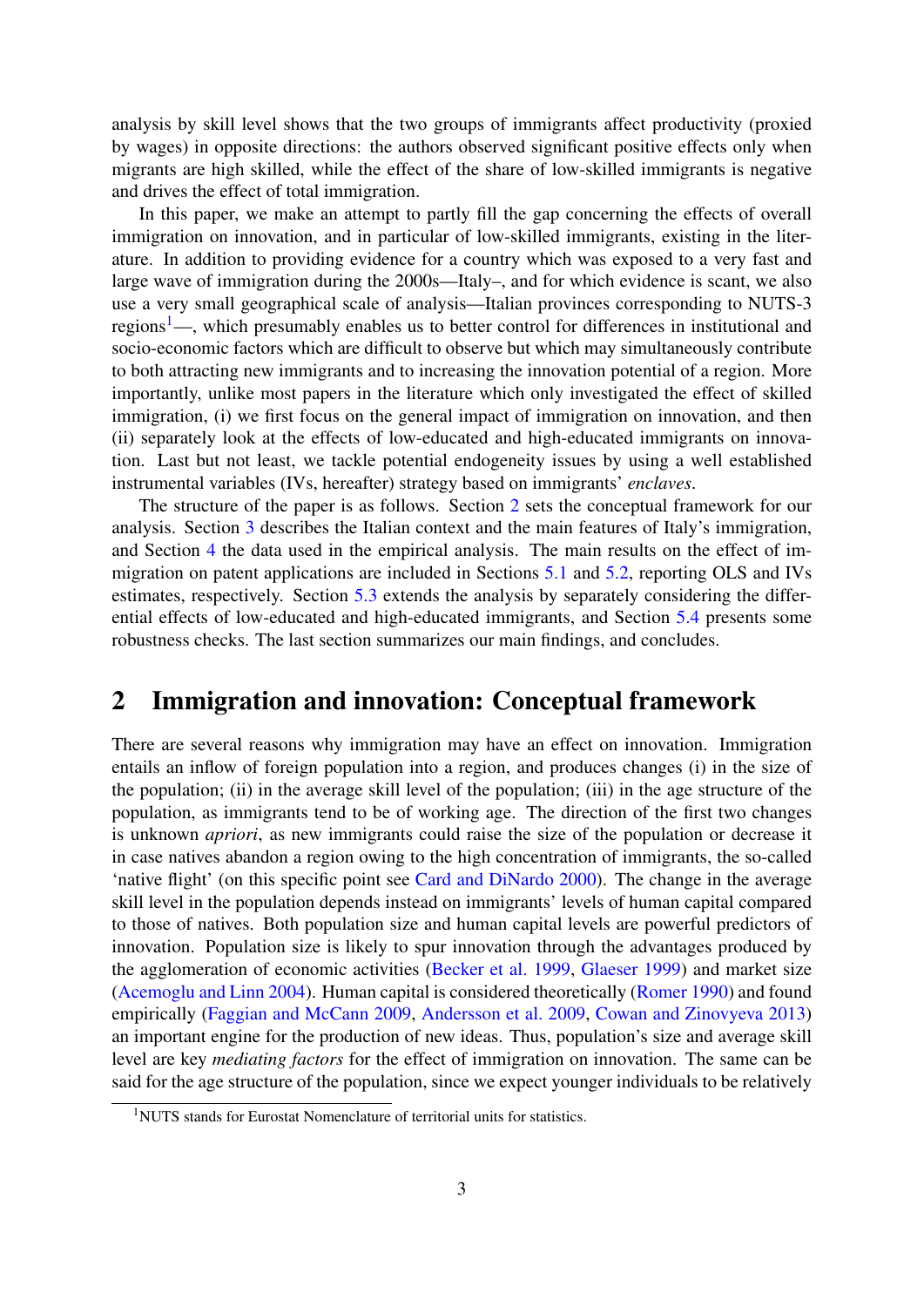<span id="page-5-0"></span>

Figure 1: Conceptual framework: Effect of immigrants on innovation

more creative and innovative.<sup>[2](#page--1-0)</sup> Since changes in these mediating variables due to immigrants' inflow are almost 'mechanical', i.e. they do not require economic agents (individuals, firms) to change their behaviors, we expect their effect to be relevant both in the short and medium run and in the long run.

One aspect of immigration on which many papers have focused is the fact that it produces a more culturally diverse population. Individuals coming from different countries usually have different, complementary skills with respect to natives, and the production of new ideas may be positively influenced by contacts and exchanges between culturally diverse individuals [\(Ja](#page-26-10)[cobs](#page-26-10) [1969\)](#page-26-10). Highly skilled immigrants may also carry over their superior knowledge available in their origin countries, by spurring the diffusion of technology in the receiving countries [\(Hornung](#page-26-11) [2014\)](#page-26-11). Moreover, a more diverse cultural environment may attract more creative individuals [\(Florida](#page-26-12) [2002\)](#page-26-12). Diversity is not necessarily an advantage though. Cultural diversity could also entail difficulties in communication, especially when immigrants and natives do not share the same language (as it is likely to be the case for immigrants in Italy), reduce social capital, and act as an obstacle to innovation and growth (see, for instance, [Alesina and](#page-25-10) [La Ferrara](#page-25-10) [2005\)](#page-25-10). Positive effects on innovation are expected mainly by diversity in the skilled population, and many studies have focused accordingly only on skilled immigration.

There are other mechanisms through which one may expect negative effects of immigration on innovation. A large inflow of low-skilled immigrants in a region may affect firms' choices concerning technology adoption and investments in physical capital. [\(Lewis](#page-27-8) [2011,](#page-27-8) [Peri](#page-27-2) [2012\)](#page-27-2). This effect is likely to operate especially in the medium and long run. On the ground of this recent evidence, we will not focus only on skilled immigration, but we will consider in our study both the effect of overall immigration and the effects of skilled and unskilled immigrants separately.

 $2$ In fact, studies on the effect of population ageing on innovation are almost non-existent, while there is some evidence that older populations are less productive [\(Lindh and Malmberg](#page-27-9) [1999,](#page-27-9) [Feyrer](#page-26-13) [2008\)](#page-26-13).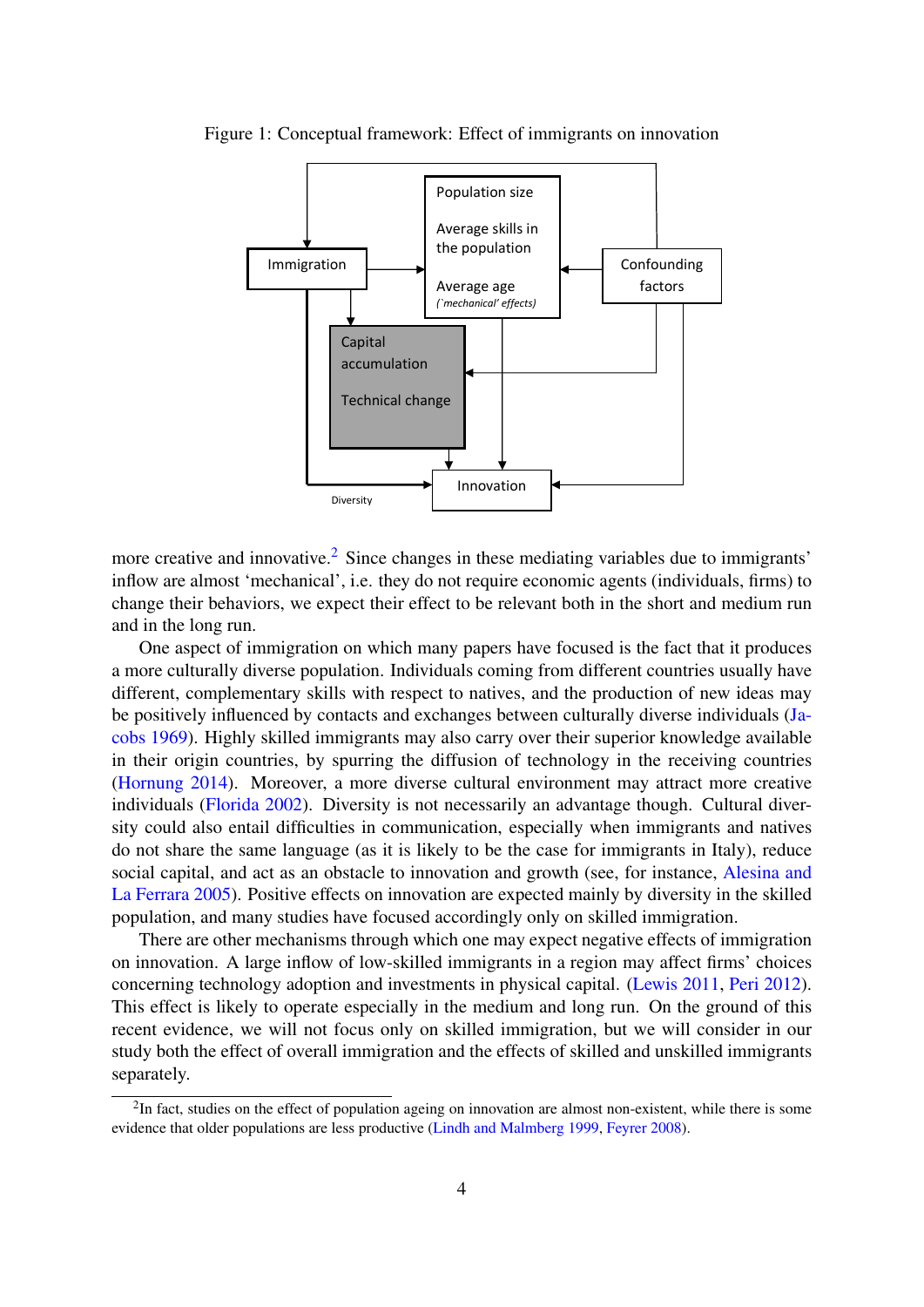Hence, when investigating the causal effect of immigration on innovation there are many potential pathways to be considered, some of which have effects of opposite sign. The conceptual framework which will represent the starting point for our analysis is depicted in Figure [1.](#page-5-0) As we already pointed out, immigrants have an indirect effect on innovation through various mediating factors. These factors have been distinguished in two groups. 'Mechanical' factors are collected in the white box, while factors which require economic agents to change their behavior in the grey box. Immigration also has a direct effect on innovation through 'cultural diversity'. A first complication with this framework is that the variables in the two boxes of Figure [1](#page-5-0) may also capture *confounding factors*. This happens, for instance, if they depend on a 'third variable' which is also a determinant of immigration. An immediate consequence for the analysis is that although a common modeling approach to assessing the causal effect of immigration on innovation is to omit *mediating factors* (i.e. post-treatment variables) from the regression, this may generate an omitted variables bias in case they also are confounding factors. Just to take an example, immigrants may settle in large cities which offer better employment opportunities, but these cities also benefit from agglomeration economies (the 'third variable'), which have in turn a positive impact on innovation. Omitting population size from the analysis may then generate a spurious correlation between immigration and innovation, which is only driven by 'agglomeration economies'. Another example may be represented by positive shocks to the demand of low-skilled workers, which both change the product mix of a region, driving it towards more labour-intensive production processes and goods, and the stock of low skilled workers in the region through immigrants' inflows (see [Lewis](#page-27-8) [2011\)](#page-27-8).

In what follows we write down the conceptual framework in a more formal way. Let us define the primary equation of interest, the determinants of innovation  $(y_{it})$ , as

<span id="page-6-0"></span>
$$
y_{it} = \beta_0 + \beta_1 \text{imm}_{it} + \beta_2 x_{it} + \beta_3 \text{pop}_{it} + u_{it}^y \tag{1}
$$

where *i* and *t* are region and time subscripts;  $imm<sub>it</sub>$  the share of immigrants on the population; *xit* a vector of exogenous variables; *popit* population size, i.e. the potential mediating and confounding factor;<sup>[3](#page--1-0)</sup> and  $u_{it}^y$  an error term. The share of immigrants is modelled as

$$
imm_{it} = \lambda_0 + \lambda_1 x_{it} + \lambda_2 z_{it} + \lambda_3 pop_{it} + u_{it}^{imm}
$$
\n(2)

where  $z_{it}$  is a variable which enters the immigrants' share equation only, i.e. the 'excluded instrument', and  $u_{it}^{imm}$  is an error term. Population size enters in this equation as immigrants may settle in large cities, which offer better employment opportunities. In this case, if  $\lambda_3 \neq 0$ population size is a potential *confounding factor* in equation [\(1\)](#page-6-0) and should be controlled for. Indeed, its exclusion from equation [\(1\)](#page-6-0) will induce the researcher to attribute part of the effect of *pop<sub>it</sub>* to *imm<sub>it</sub>*. Moreover, if  $u_{it}^y$  and  $u_{it}^{imm}$  are correlated, perhaps owing to the omission of a third variable which affects both innovation and immigration, then the share of immigrants is endogenous with respect to innovation. Let us now model population as

$$
pop_{it} = \alpha_0 + \alpha_1 \text{imm}_{it} + \alpha_2 x_{it} + \alpha_3 c_{it} + u_{it}^{pop}
$$
\n(3)

where  $c_{it}$  is a factor affecting population size, and excluded from the previous two equations, and  $u_i^{pop}$  is an error term. *Imm<sub>it</sub>* enters this equation as immigrants' inflows will affect the size

 ${}^{3}$ For exemplificative purposes, we consider in the equation only one variable possessing these characteristics, although several others will be included in the empirical analysis.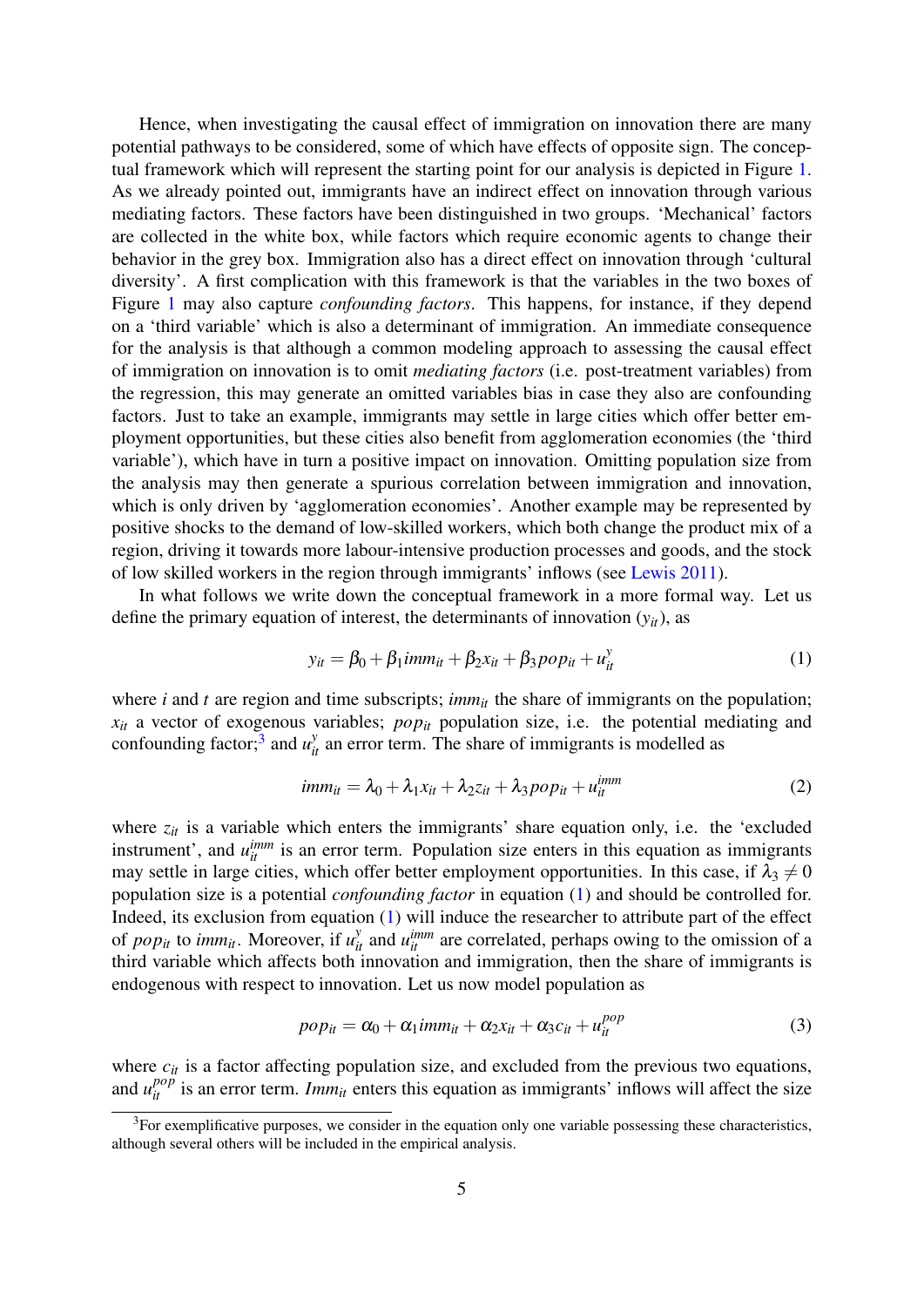of the population. If  $\alpha_1 \neq 0$ , then population is a *mediating factor* for the effect of immigrants on innovation.

What are the modeling alternatives available to the researcher? First, if  $pop_{it}$  is a mediating factor for *imm<sub>it</sub>*, it is as endogenous as the latter variable is. Thus, in case mediating variables are included in equation [\(1\)](#page-6-0), they must be treated as endogenous variables, e.g., instrumented if the researcher uses an IVs strategy. Moreover, if all mediating factors are included, the researcher will estimate only the *direct effects* (e.g., 'diversity' in our conceptual framework) and not the *gross effect* of the independent variable of interest. Since it is difficult to find suitable instruments for all the endogenous variables, the researcher may be tempted to omit the mediating factors and focus on the gross effect ('gross-effect approach'), which allows her to focus only on the endogeneity of *immit*. In this case, IVs produce consistent estimates only if the excluded instrument  $z_{it}$  is not correlated with  $u_{it}^y$ . In any case, also in this best-case scenario, using the 'gross-effect approach' the specific effects of  $imm<sub>it</sub>$  and  $pop<sub>it</sub>$  in equation [\(1\)](#page-6-0) cannot be separately identified.

As we do not have instruments for all potential mediating factors (e.g., population, average skill level in the population, working age population), we focus on a slight modification of the 'gross-effect approach'. Although we do not include in the main equation [equation [\(1\)](#page-6-0)] contemporaneous or one-period lagged potential mediating factors, we do include the value of these factors in a pre-estimation period (2001). The rationale for doing so is to try to control for time-invariant or very time-persistent confounding factors, avoiding at the same time to include variables which are likely to be affected by immigration during the estimation period. This also has the advantage of making the excluded instruments we use for immigration more credible. Indeed, we will use to build instruments for our main independent variables of interest (immigrants' share and diversity) a shift and share approach which is based on the distribution of immigrants by nationality across Italian provinces in 1995, i.e. on the idea of immigrant *enclaves*. The main concern with this instrument is that also in 1995 immigrants may have located in provinces with characteristics correlated with a higher (or lower) future innovative potential (i.e., non-random past location), e.g., population size, violating the instrument's exogeneity assumption. This issue will be further discussed in section [5.4.](#page-23-0) As we already stressed, our approach partly differs from that adopted by most researchers who included potential mediating factors (e.g., population, human capital levels) in the estimation equation and treated them as exogenous variables.<sup>[4](#page--1-0)</sup>

## <span id="page-7-0"></span>3 The country's context

Italy has been exposed to a very fast and large wave of immigration during the 2000s like many other European countries. The share of foreigners on the Italian population grew from 2.7% in 2003 to [5](#page--1-0)% in 2007.<sup>5</sup> High growth rates have been registered in Northern and Central Italy, while in the South the share of immigrants did not show fast changes (Figure [2\)](#page-8-0). At

<sup>&</sup>lt;sup>4</sup>In the estimated innovation equations, [Hunt and Gauthier-Loiselle](#page-26-4) [\(2010\)](#page-26-4) consider for the population variable only its value at the beginning of the time period spanned by the analysis, but insert a contemporaneous variable for the average age of working age population. Measures of population size, composition of the working age population and human capital are included in the regressions as contemporaneous variables in [Ozgen et al.](#page-27-10) [\(2012\)](#page-27-10) and [Niebuhr](#page-27-11) [\(2009\)](#page-27-11). However, none of these works took into account the possible endogeneity of these mediating factors.

<sup>&</sup>lt;sup>5</sup>The main source of the information provided in this section is [Fondazione Leone Moressa](#page-26-14) [\(2011\)](#page-26-14).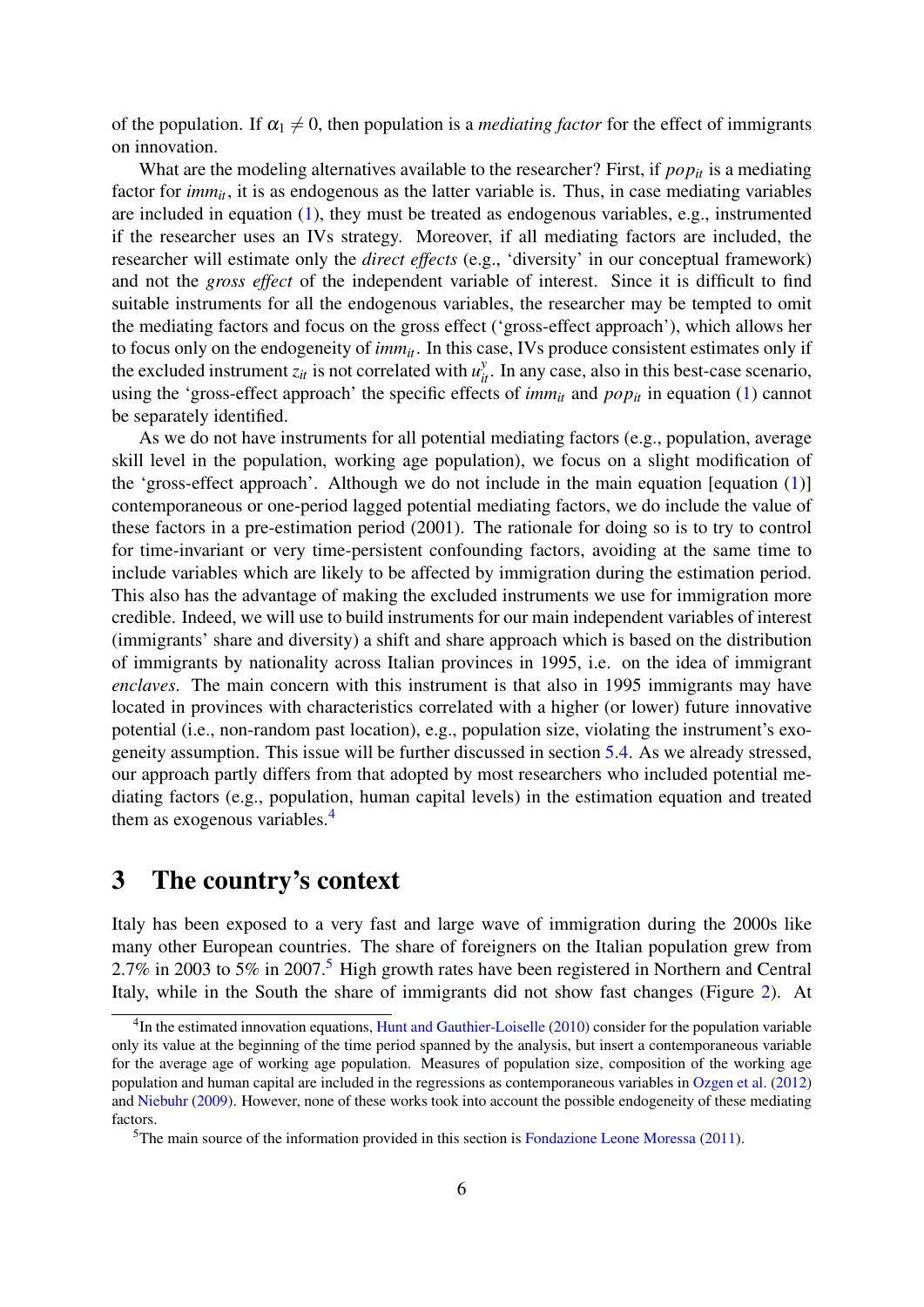

<span id="page-8-0"></span>

#### *Source*: our data.

*Note*. Northern Italy: Emilia-Romagna, Friuli-Venezia Giulia, Liguria, Lombardia, Piemonte, Trentino-Alto Adige, Valle d'Aosta and Veneto; Central Italy: Lazio, Marche, Toscana and Umbria; Southern Italy and Islands: Abruzzo, Basilicata, Calabria, Campania, Molise, Puglia, Sardegna and Sicilia.

the beginning of 2007, foreigners accounted for 6.8% of population in Northern and Central regions, while they represented 1.6% of residents in Southern Italy. Not surprisingly, foreign people moving to Italy tend to settle in the richest regions and in big cities, which offer better opportunity of employment; 86.9% of immigrants were concentrated in Northern and Central Italy, 23.2% live in Lombardy, 11.8% in Lazio, 19.2% just in the provinces of Milan and Rome. Nowadays foreigners are roughly 7% of total Italian population; in some areas in the Centre and the North of the country they exceed the level of  $10\%$ .<sup>[6](#page--1-0)</sup>

Foreigners turn out to be an important resource for the Italian economy. In 2008 immigrants accounted for 12.1% of GDP formation; they were relatively young (32.6% of foreign employees was aged between 25 and 34, whereas for Italian employees the percentage was 20.9%) and represented 6.5% of entrepreneurs. However, the big majority of them tended to take manualintensive and routine-type occupations (e.g., in construction, agriculture and personal-services sectors). One third of the low-skilled labour force was composed of immigrants (the share in the high -killed workforce was 1.9%); 37.7% of foreign workers were employed in low-skilled jobs (this percentage was 7.1% for Italian workers), 89.9% were blue collar workers. This is mainly due to low schooling levels that characterize most of foreign population in Italy, which fails to attract high-skilled workers and university students.<sup>[7](#page--1-0)</sup>

<sup>&</sup>lt;sup>6</sup>The percentage of foreigners on the resident population is 12.9% in Brescia, 12.7% in Prato, 12.5% in Piacenza.

<sup>&</sup>lt;sup>7</sup>The top five countries by the number of immigrants in 2009 were Romania, Albania, Morocco, China and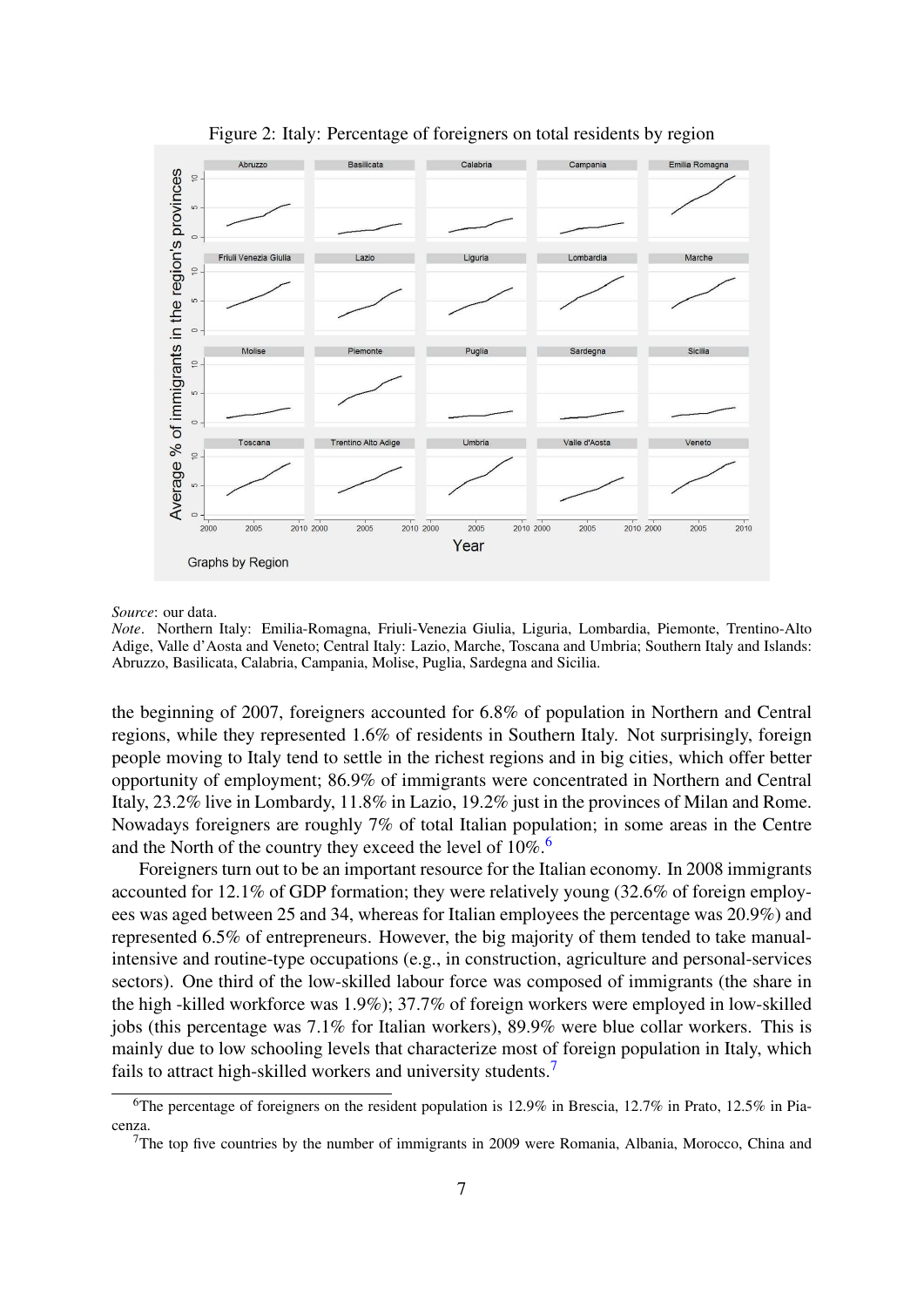Apart from the fact that immigrants in Italy are prevalently low skilled, the Italian context is peculiar also in another respect: highly educated immigrants often take low-skilled job. It has been shown that, given similar characteristics (in terms of sex, age, education and experience), foreigners are three times more likely to fill low-skilled positions. For low-skilled jobs, firms seem to prefer immigrants: even if foreigners are 9% of the total workforce, they are more than 80% of agricultural workers, and represent 40% of workers in low-skilled personal services and 18% of workers in the construction sector. This phenomenon has been called 'job ethnicization'.

The situation we just described is also reflected on wages: immigrants' wages are 23% lower than Italians' and, differently from Italian employees, there seems to be no correlation between wage and the education level of foreigners. To put it in other words, immigrants are affected by substantial over-education.

In brief, it emerges that the characteristics of immigration in Italy are such that immigrants mainly appear as a source of low-skilled or cheap labour force, which is employed in traditional (i.e. low value added) economic sectors. As we will see later, this fact is very likely to be reflected on the role that immigrants play for Italy's innovation.

### <span id="page-9-0"></span>4 Data

Our dataset contains information on demographic and economic indicators for 103 Italian provinces (NUTS-3 level) and covers the time period 2002—2009. The main sources of data used in this study are ISTAT (Italian National Statistical Institute) and EUROSTAT. All data (except those regarding R&D intensity) are available at the NUTS-3 level of aggregation. During the period covered by our dataset the number of Italian provinces has changed: the data are recorded according to 103 provinces before 2006 and to 107 provinces thereafter in the source database.<sup>[8](#page--1-0)</sup> Data from 2006 onward have been reclassified in order to have 103 units of observation for the whole time period considered in our analysis. More precisely, the values referring to the four new provinces have been imputed to the provinces of which they were part of.

As a proxy for innovative performance of Italian provinces we use the number of patent applications to the European Patents Office  $EPO$ .<sup>[9](#page--1-0)</sup> These data are available in the EURO-STAT database Regional Science&Technology Statistics for the time period 2002—2009 at the NUTS-3 level of aggregation. However, available data for the year 2009 display a sharp decline with respect to the previous year, suggesting that these data are likely to be still incomplete. This potential problem, given the short time period covered by our dataset, may affect the results in a significant way; for this reason, in our regressions, the observations referring to this

Ukraine, accounting for about 50% of the total foreign-born population. According to [Docquier and Marfouk](#page-26-5) [\(2006\)](#page-26-5) database [\(http://perso.uclouvain.be/frederic.docquier/oxlight.htm\)](http://perso.uclouvain.be/frederic.docquier/oxlight.htm), the shares of high skilled emigrants (those with completed tertiary education) on total emigrants to Italy were 10% for Romania and Albania, 6% for Morocco and China, and 35% for Ukraine.

<sup>&</sup>lt;sup>8</sup>The number of Italian provinces changed in recent times. In the mid-1990s the number of Italian provinces was 103. In 2001 the autonomous region of Sardinia created four new provinces, that became operative in 2005. In 2004 the Italian Parliament approved three new provinces that became operative in 2009. The total actual number of provinces is 110. Since our dataset does not include observations for the years after 2009, the latter change do not affect our analysis.

<sup>9</sup>We use this information to build our dependent variable, that is the logarithm of patents' application per 1,000 inhabitants.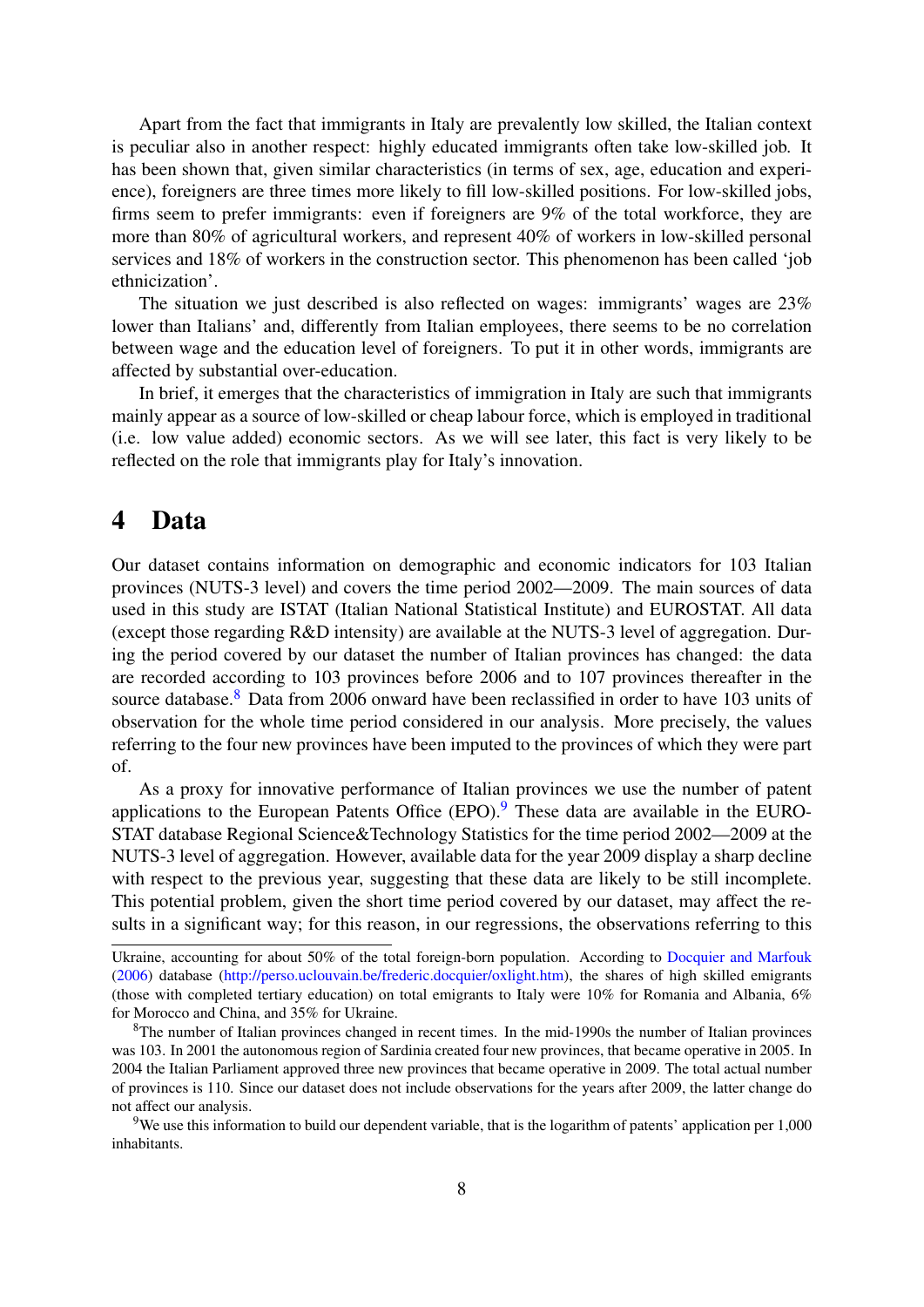year are not included in the estimation. The EPO data used in this paper relate to all patent applications by priority year. The priority year refers to the first date the patent application was filed anywhere in the world. The OECD recommends using priority year as the closest to the actual timing of innovation. The distribution of patent applications is assigned according to the inventor's province of residence. If one application has more than one inventor, the application is divided equally among all of them and subsequently among their provinces of residence (fractional count), thus avoiding multiple counting. Using the residence of inventors rather than that of proponents (usually the firm's headquarter) allows not to under-estimate peripherical regions' innovation activity [\(Moreno et al.](#page-27-12) [2005\)](#page-27-12) and makes more likely that innovations, related to the characteristics of the surrounding territory, are imputed to the regions where they actually have been produced. Although they represent up to now the single best available measure of innovative output, commonly used in empirical research, patent numbers are an imperfect indicator of overall innovation activities. [Griliches](#page-26-15) [\(1990\)](#page-26-15) highlights the limitations of using patents as a proxy of innovation: (i) not all innovations are patented,  $10$  thus patent data are only a partial indicator of innovative activity; (ii) not all patented innovations have the same level of quality; $^{11}$  $^{11}$  $^{11}$  (iii) propensity to patent changes across areas, sectors and time. As an extreme case, patents may even be an obstacle to innovation if they slow down the diffusion of knowledge or pose prohibitive barriers to market entry. International comparisons are also affected by differences in procedures and standards across patenting offices. Despite all the above mentioned limitations, patents continue to be considered the most reliable measure of innovation output. [Moreno et al.](#page-27-12) [\(2005\)](#page-27-12) argue that applications to EPO account for patents of homogeneously high quality, because applying is difficult, time consuming and expensive, so the related innovations are likely to be potentially highly remunerative. The problem arising from the fact that different sectors have intrinsically different propensities to patent can be handled by controlling for the industrial structure in regression analysis, as we do. Moreover, there seems to exist a positive relationship between patent counts and other indicators related to innovative performance (OECD Patent Statistics Manual).

The two variables used in our analysis to assess the impact of immigration on innovation are the share of immigrants on resident population and the 'diversity index', an indicator that accounts for the 'variety' of a province's population (the construction of the index is described in subsection [5.1\)](#page-11-0). Immigrants are defined as residents born abroad with a foreign nationality. Data on foreign-born residents by province (NUTS-3) are taken from the demographic portal of ISTAT, which contains information on the stock of legal immigrants from 195 countries of origin resident in each province at the 31st of December. Although in this paper like in all the related literature we only focus on immigrants with legal status, [Bianchi et al.](#page-25-3) [\(2012\)](#page-25-3) considering the demands for regularization presented in 1995, 1998 and 2002 show that the distribution of regular and irregular immigrants were tightly related, and that the ratio of the two was very stable within provinces and (regularization) years. Here a clarification is in order. As mentioned before, in analyzing the effects of immigration on innovation an important aspect is the degree of diversity that immigrants bring to the community in which they decide to

 $10$ For example firms often choose to keep secret innovations that are strategic or commercially sensitive, or some innovations are simply non-patentable.

<sup>&</sup>lt;sup>11</sup>However, there are no generally recognised, easily applicable methods for measuring the value of patents. Some authors [\(Bosetti et al.](#page-25-11) [2012,](#page-25-11) [Stuen et al.](#page-28-0) [2012\)](#page-28-0) used the number of citations to account for patents' quality; in our case, given the short time period covered by our dataset—6 years—and the (non negligible) time lag between applications and grants, an analysis of citations is unlikely to provide meaningful information on patents' quality.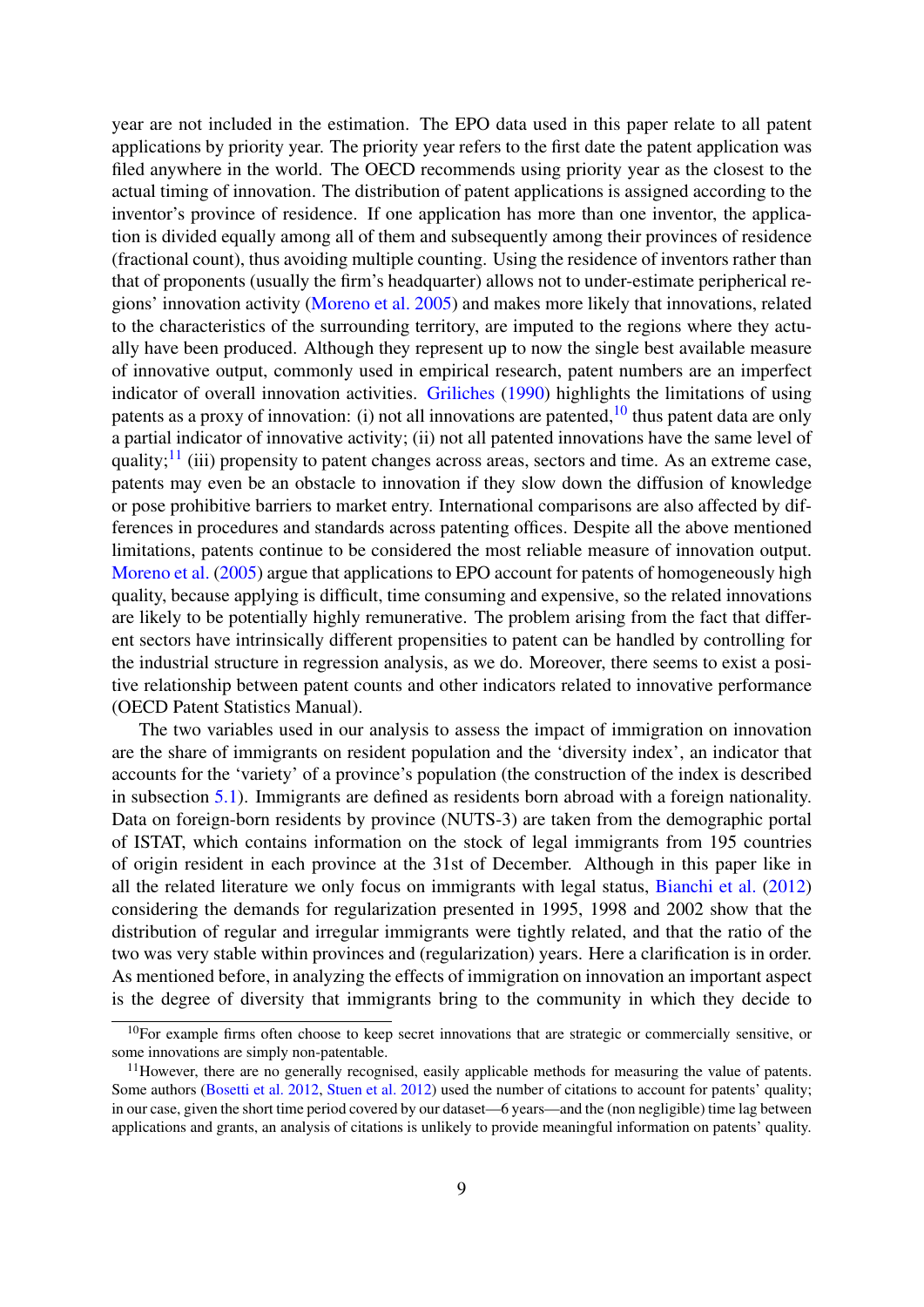settle. 'Cultural diversity' is what could affect positively (e.g., complementarities) or negatively (e.g., increased transaction costs) the efficiency of the local economy. Unfortunately, there is no general agreement on the criteria to distinguish 'cultural groups' within the population; language, race, natural origin or other characteristics are alternatively taken into account in related studies.<sup>[12](#page--1-0)</sup> However, [Ottaviano and Peri](#page-27-13)  $(2006)$  show that, for the US, measures of urban diversity based on country-of-birth, language-spoken-at-home, citizenship and race are highly correlated across cities. Given the information in our dataset, we use the country of origin as the indicator of cultural identity used to compute the 'diversity index'. Information on immigrants disaggregated at the level of country of birth is also the reference point to construct the instruments for the IVs estimation, based on the shares of immigrants from 195 countries in each province in 1995. Data regarding the distribution of immigrants by country of origin across provinces in 1995 are provided by the Italian Ministry of Interior (foreign residence permits).

To build the time-varying control variables used in the regressions, we relied upon the dataset ISTAT Systems of Territorial Indicators (*Sistemi Indicatori Territoriali*). We took data on the sectoral value added generated by each province (agriculture, services, manufacturing and construction) to construct the shares of valued added accounted for by each sector; this should allow us to control for the provinces' industrial structure and so for different propensities to patent across sectors. From the ISTAT databases come also the data we used to build the time-invariant (2001 values) control variables (resident population, working-age population and number of graduates).  $13$ 

Finally, data on R&D expenditure as percentage of GDP are not available at the NUTS-3 level of aggregation. We took the data at the NUTS-2 level (corresponding to Italian regions) and assigned to each province the R&D expenditure of the region to which it belongs.

### 5 Empirical strategy and main results

### <span id="page-11-0"></span>5.1 Ordinary least squares

Following the discussion in section [2,](#page-4-0) we propose the following linear specification of the data generating process of patent applications

<span id="page-11-1"></span>
$$
\ln PATN_{ijt} = \alpha_0 + \delta_t + \delta_j + \alpha_1 MIGs h_{it-1} + \alpha_2 \mathbf{X}_{it-1} + \alpha_3 \mathbf{X}_{jt-1} + \alpha_4 \mathbf{D}_{i2001} + \varepsilon_{ijt}
$$
 (4)

where *i*, *j* and *t* are province (NUTS-3), region (NUTS-2) and time subscripts, respectively and  $\varepsilon_{i}$  an error term. In *PATN*<sub>it</sub> are patent applications per 1,000 inhabitants in logarithms;  $\delta_t$  and δ*<sup>j</sup>* are year and region (NUTS-2) fixed effects; *MIGshit*−<sup>1</sup> is the share of immigrants on the population;  $X_{it}$  is a vector of time-varying province characteristics, including the provinces' industrial structure (the shares of valued added accounted for by agriculture, construction and services);<sup>[14](#page--1-0)</sup> **X**<sub>*jt*−1</sub> includes the R&D intensity on regional GDP, which is not available at the

 $12$ Also the level of aggregation is often different. For example [Bellini et al.](#page-25-12) [\(2013\)](#page-25-12) use information about country of birth to aggregate immigrants in larger groups: EU countries, Africa, America, Asia, Oceania (and a residual 'unknown' group). [Ozgen et al.](#page-27-10) [\(2012\)](#page-27-10) operate a similar aggregation.

<sup>&</sup>lt;sup>13</sup>The number of graduates is from the 2001 Population Census.

<sup>&</sup>lt;sup>14</sup>The main rationale for including this variable is that a province's patenting capacity is likely to be highly correlated with its industrial structure—as the degree of innovation strongly differs across industries [\(Klevorick](#page-27-14)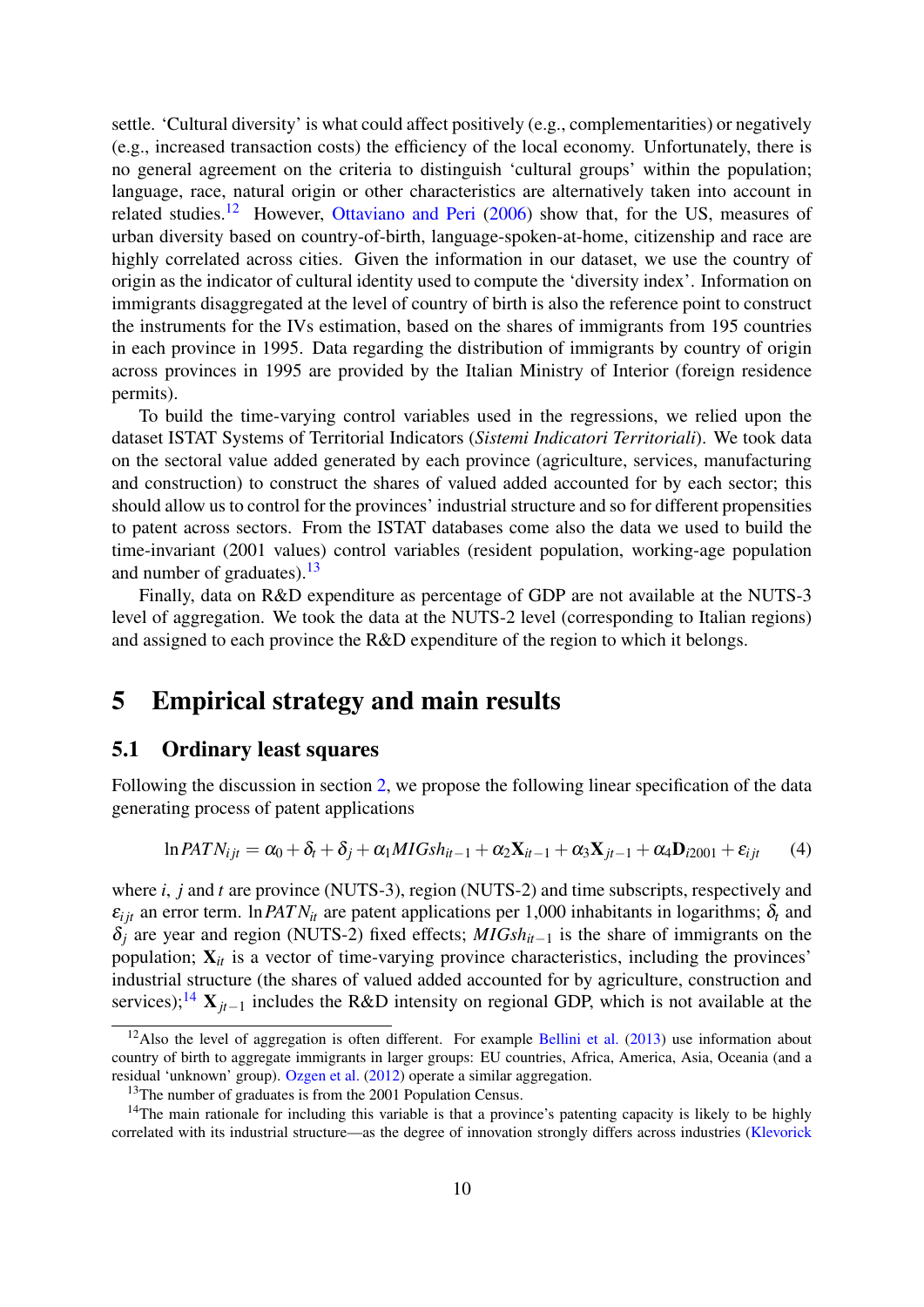NUTS-3 level;  $D_{i2001}$  [is a vector of covariates which may represent both mediating and con](#page-27-14)[founding factors, and whose values have been included at a year pre-dating the estimation](#page-27-14) [period \(i.e., 2001\): population size, the share of active age population and the college share](#page-27-14) [in the population, as a proxy of human capital. All these latter variables are expected to have](#page-27-14) [a positive effect on innovation. Our patents' data span the years 2003—2008 \(6 years\), and](#page-27-14) [has a panel structure. Since for some years information on patent applications is not available](#page-27-14) for all provinces, we have a unbalanced panel of  $607$  observations.<sup>[15](#page--1-0)</sup> Time-variant regressors [are lagged one period to make them predetermined with respect to the dependent variable. As](#page-27-14) [in the regression we include some covariates which are more geographically aggregated with](#page-27-14) respect to the panel unit of analysis (i.e., X*jt*−1[\), the standard errors are clustered at the region](#page-27-14) [by year level \(Moulton](#page-27-14) [1990\)](#page-27-15).

[One thing is worth noting. Because of the short time interval spanned by our data, we pre](#page-27-14)ferred not to include in the *benchmark* [specification \(4\) province fixed effects.](#page-27-14) *MIGshit* is quite [persistent overtime, and the within estimator would use only limited \(especially in Sourthern](#page-27-14) provinces) time variation in this variable.<sup>[16](#page--1-0)</sup> [We use a mid-way approach. Indeed, we do not](#page-27-14) [include NUTS-3 fixed effects but we do include NUTS-2 fixed effects. This enables us not only](#page-27-14) to use time variation but also *[cross-sectional variation between provinces within the same re](#page-27-14)gion*[. Region fixed effects, in turn, enable to catch all potential unobserved differences existing](#page-27-14) [across Italian regions, which are likely to be important especially because of the strong North-](#page-27-14)South geographical divide.<sup>[17](#page--1-0)</sup> [For the same reason, owing to the short time span considered, our](#page-27-14) estimates only refer to the *[short- and medium-run effects of immigrants on innovation](#page-27-14)*.

[As a proxy of the diversity of a province's population we do not only use the immi](#page-27-14)[grants' share, but also the so-called Ethnolinguistic Fractionalization \(ELF\) index \(Mauro](#page-27-14) [1995\), specifically](#page-27-14)

$$
POPdiv_{it} = 1 - \sum_{g=1}^{G_{it}} \left(\frac{P_{git}}{P_{it}}\right)^2 \tag{5}
$$

where  $g$  is the subscript for country of origin;  $G<sub>it</sub>$  [the total number of countries \(including Italy](#page-27-14) [since also natives are considered as an ethnic group\) present in province](#page-27-14) *i* in year *t*;  $P_{git}$  the [population of ethnic group](#page-27-14) *g* residing in province *i* at time *t*; and  $P_{it}$  the total population of province *i* at time *t*[. The value of this index is determined both by the 'richness' \(number of](#page-27-14) [groups\) of the local population and by its 'evenness' \(similar distribution of individuals across](#page-27-14) [groups\), and can be interpreted as the probability that two randomly drawn individuals in the](#page-27-14) [population will not belong to the same ethnic group. Higher values of the index means a more](#page-27-14) [diverse population. As a matter of fact, most of the variation in](#page-27-14) *POPdiv<sub>it</sub>* is accounted for by

[et al.](#page-27-14) [1995\)](#page-27-14)—which is in turn correlated with immigrants' employment opportunities and geographical location. These variables are included in the regressions as contemporaneous variables since the information is missing for 2002. The industrial structure might be affected by immigration, but this is likely to happen only in the long run (industrial structure is very persistent overtime); so endogeneity and reverse causality issues are unlike to arise for this variable in the short time span we consider. See, for instance, [Card and Lewis](#page-26-16) [\(2007\)](#page-26-16).

<sup>&</sup>lt;sup>15</sup>Out of a 618 (103 provinces multiplied by 6 years) theoretical number of observations.

 $16$ This problem is stressed, for instance, in [Niebuhr](#page-27-11) [\(2009\)](#page-27-11), who dismisses the results of the fixed effects model because of the very low time variation in her data, and the potential large attenuation bias caused by measurement error.

 $17A$  similar approach is used, for instance, by [Wagner et al.](#page-28-2) [\(2002\)](#page-28-2) and [Bratti et al.](#page-25-13) [\(2012\)](#page-25-13), in their analyses of the effect of immigration on trade. Fixed-effects defined at the same level as the unit of analysis are instead used by the authors who consider Census data and a very long time span (see, for instance, [Hunt and Gauthier-Loiselle](#page-26-4) [2010\)](#page-26-4).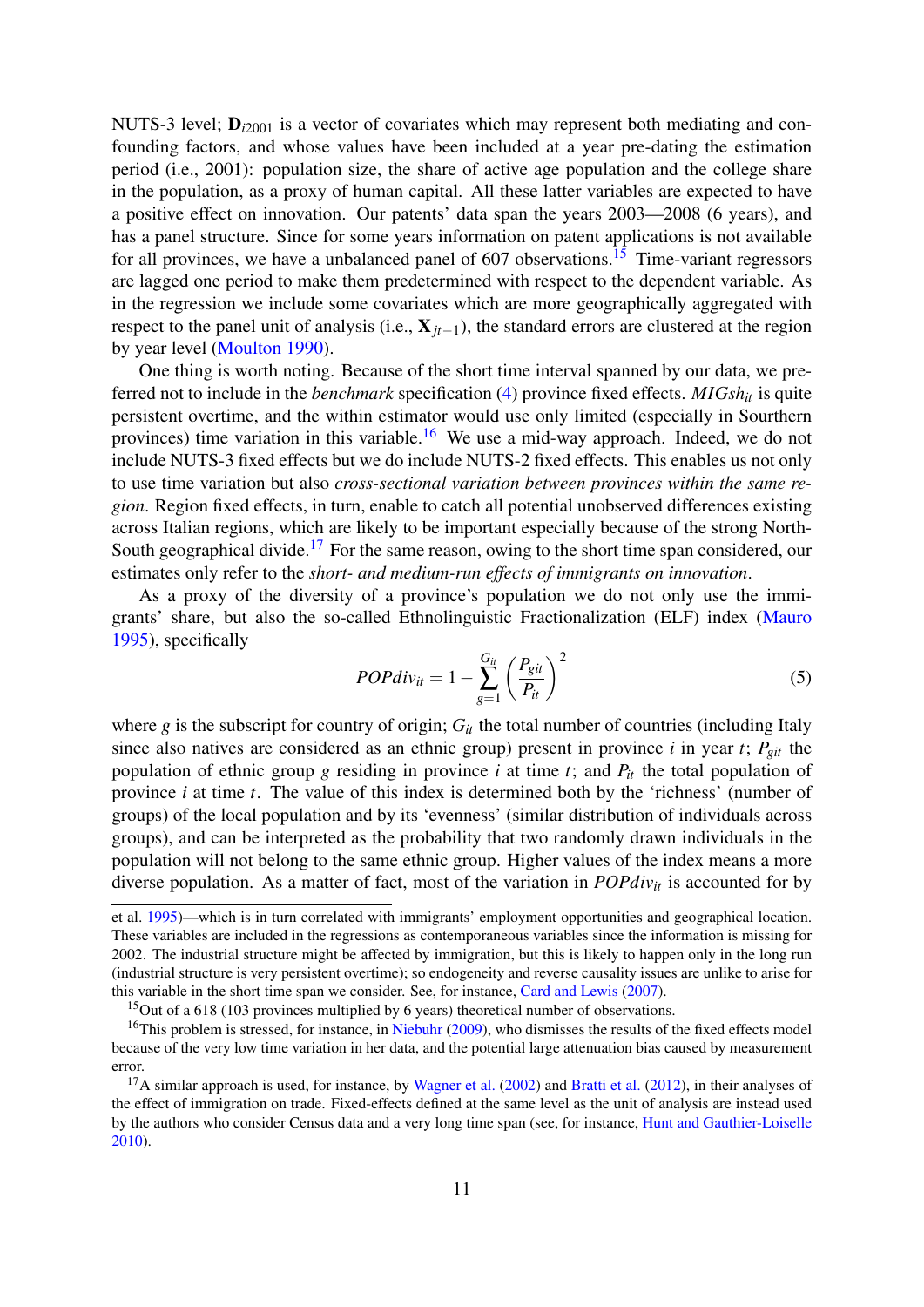|                                        |                |            |             | <i>benchmark</i> |             |
|----------------------------------------|----------------|------------|-------------|------------------|-------------|
|                                        | (1)            | (2)        | (3)         | (4)              | (5)         |
| share of immigrants                    | $0.364***$     | $0.107***$ | $0.093***$  | $-0.017$         |             |
|                                        | (0.024)        | (0.020)    | (0.021)     | (0.019)          |             |
| population diversity (ELF)             |                |            |             |                  | $-0.933$    |
|                                        |                |            |             |                  | (1.020)     |
| RD expenditures (% GDP) <sup>(a)</sup> |                |            | $1.071***$  | $1.034***$       | $1.033***$  |
|                                        |                |            | (0.397)     | (0.391)          | (0.390)     |
| share VA agriculture                   |                |            | $-0.119***$ | $-0.032**$       | $-0.032**$  |
|                                        |                |            | (0.014)     | (0.015)          | (0.015)     |
| share VA services                      |                |            | $-0.021***$ | $-0.064***$      | $-0.064***$ |
|                                        |                |            | (0.004)     | (0.006)          | (0.006)     |
| share VA construction                  |                |            | $-0.126***$ | $-0.021$         | $-0.021$    |
|                                        |                |            | (0.028)     | (0.025)          | (0.025)     |
| log pop 2001                           |                |            |             | $0.277***$       | $0.277***$  |
|                                        |                |            |             | (0.051)          | (0.051)     |
| active age pop share 2001              |                |            |             | $0.056**$        | $0.056**$   |
|                                        |                |            |             | (0.024)          | (0.024)     |
| % of graduates on pop 18-64            |                |            |             | $0.191***$       | $0.191***$  |
|                                        |                |            |             | (0.019)          | (0.019)     |
| Year fixed effects                     | N <sub>0</sub> | Yes        | Yes         | Yes              | Yes         |
| Region (NUTS-2) fixed effects          | N <sub>0</sub> | Yes        | <b>Yes</b>  | <b>Yes</b>       | Yes         |
| N. observations                        | 607            | 607        | 607         | 607              | 607         |
| R-squared                              | 0.46           | 0.76       | 0.80        | 0.85             | 0.85        |

<span id="page-13-0"></span>Table 1: OLS estimates of the effect of immigrants on patent applications

\*\*\* significant at 1%; \*\* significant at 5%; \* significant at 10%.

(*a*) only available at the NUTS-2 level.

*Note*. The dependent variable is the logarithm of patent applications per 1,000 inhabitants at the province (NUTS-3) level for Italy, 2003—2008. When not differently specified all independent variables are lagged one year. Standard errors—in parentheses—are clustered at the *region* × *year* level because of the inclusion of an 'aggregated' variable [\(Moulton](#page-27-15) [1990\)](#page-27-15) and robust to heteroskedasticity. Diversity of immigrants is measured using the ELF index [\(Mauro](#page-27-16) [1995\)](#page-27-16).

the share of immigrants in the province, and a simple OLS regression of the former on the latter returns an R-squared of 0.99.

Table [1](#page-13-0) reports the OLS estimates. Column (1) shows the specification without control variables. A very significant positive correlation between the share of immigrants and patent applications emerges. Rising the share of immigrants by one percentage point (p.p., hereafter) is associated with a 0.36 percent increase in patent applications (per 1,000 inhabitants); however, provinces' unobserved factors could be responsible for this correlation. In column (2) we control for year and region fixed effects. The coefficient on the share of immigrants is one third of that in column (1) but still statistically significant, and the R-squared increases by 0.30, suggesting that a great deal of the variation in patent applications is accounted for by regional differences and time trends. In column (3) we add two important potential determinants of innovation, R&D intensity on GDP and the province's industrial structure. Inclusion of these further controls has little effect on the coefficient of the immigrant share, confirming that immigrants' have no relevant correlation with both the industrial structure and R&D, at least in the short and medium term. Column (4) reports our *benchmark* specification, which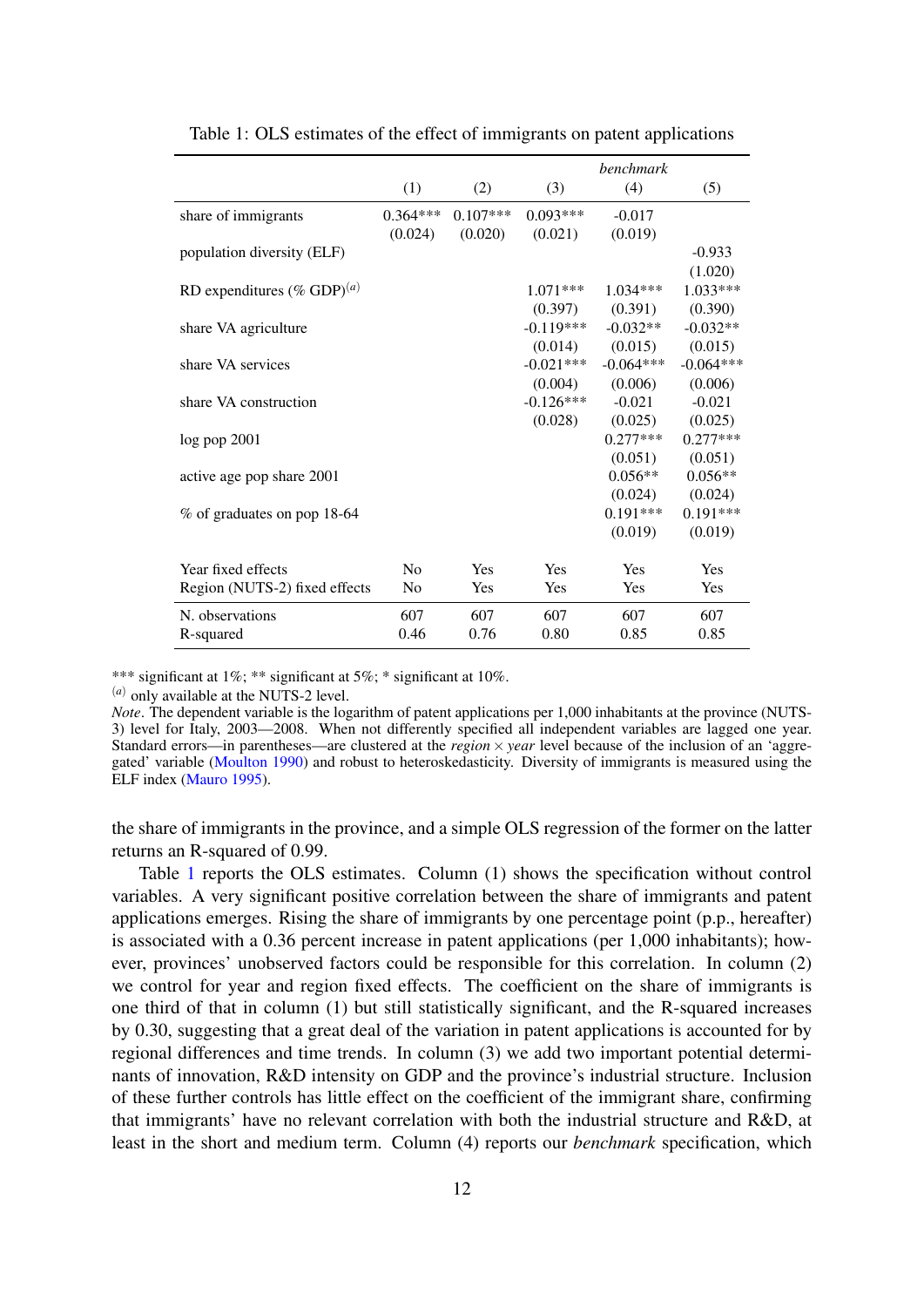includes variables which may act as both confounding and mediating factors for the effect of immigration: the logarithm of population size, the share of active population and the college share in the province. We try to isolate their mediating role by including their values in 2001, i.e. before the estimation period, so as they are not affected by changes in immigrants' shares. All three variables turn out to be key determinants of patent applications, and more importantly the coefficient on the share of immigrants is greatly reduced in magnitude, changes in sign, falling to -0.017, and becomes statistically insignificant. These results suggest that in the previous columns immigrants' share may be picking up the fact that immigrants settle in highly populated provinces, in provinces with higher shares of active age population and of college graduates, provinces which could be *ex-ante* more innovative. In column (5) we use the population diversity index instead of the share of immigrants, and the results are very similar.

### <span id="page-14-0"></span>5.2 Endogeneity and identification: Two-stage least squares estimation

OLS give consistent estimates only if, conditional on the observables included in the innovation equation, the error term is uncorrelated with the share of immigrants. There may be several reasons why this assumption fails. It may happen that shocks to local demand, e.g. an increased foreign demand for a low-skilled good produced in the province, attract more immigrants locally and also have negative effects on innovation. Identification of the effect of immigrants requires therefore a presumably exogenous shock in the supply of immigrants at the province level. This shock does not necessarily need to be completely random, but must be uncorrelated with the innovation capacity of a province.

Here, to build an 'instrument' for the share of immigrants on the population we follow the procedure proposed in [Altonji and Card](#page-25-14) [\(1991\)](#page-25-14), which has been already intensively employed in the empirical literature on immigration (see, for some recent applications, [Hunt and Gauthier-](#page-26-4)[Loiselle](#page-26-4) [2010,](#page-26-4) [Lewis](#page-27-8) [2011,](#page-27-8) [Peri](#page-27-2) [2012\)](#page-27-2), and is based on immigrants' *enclaves*. The idea is that immigrants tend to settle where individuals of the same nationality are already located. This may happen for a variety of reasons. Immigrant networks may provide newly arrived individuals with important information on the local labour market and the availability of job vacancies, raising the returns to migration, or provide hospitality thereby reducing the costs of migration. Although *MIGshit* relates to the total share of immigrants on the population, separate information by country of origin is provided by the Italian National Statistical Institute (ISTAT). Our instrument is built as follows. We take the yearly stock of immigrants by nationality in Italy as a whole  $(M_{gt})$  and impute it to provinces  $(M_{gt})$  according to the distribution of nationalities across provinces in 1995 (θ*gi*1995), computed using foreign residence permits data provided by the Italian Ministry of Interior.<sup>[18](#page--1-0)</sup> In detail

$$
M_{git} = \theta_{gi1995} M_{gt}.\tag{6}
$$

We then aggregate at the province level all immigrants' predicted stocks by nationality  $(\hat{M}_{git})$  across all nationalities present in each province in 1995 ( $G$ <sub>i1995</sub>) to compute the total stock of immigrants of province *i* at time *t*, and divide the latter by the predicted total

 $18$ Indeed, disaggregated data on residents by foreign nationality is only available for Italian provinces since 2002 through the Italian National Statistical Institute (ISTAT). We focus on 1995's data as in that year there were 103 provinces, while the number of provinces was 95 before. The residence permit can be defined as the administrative act by which the alien lawfully entered the territory of the State is allowed to settle in Italy for a specified period. Foreigners who intend to stay in Italy for a period less than three months (i.e., short-term stays) and who enter the country with a visa for reasons of visit, business, tourism and study do not require the issuance of a permit of stay.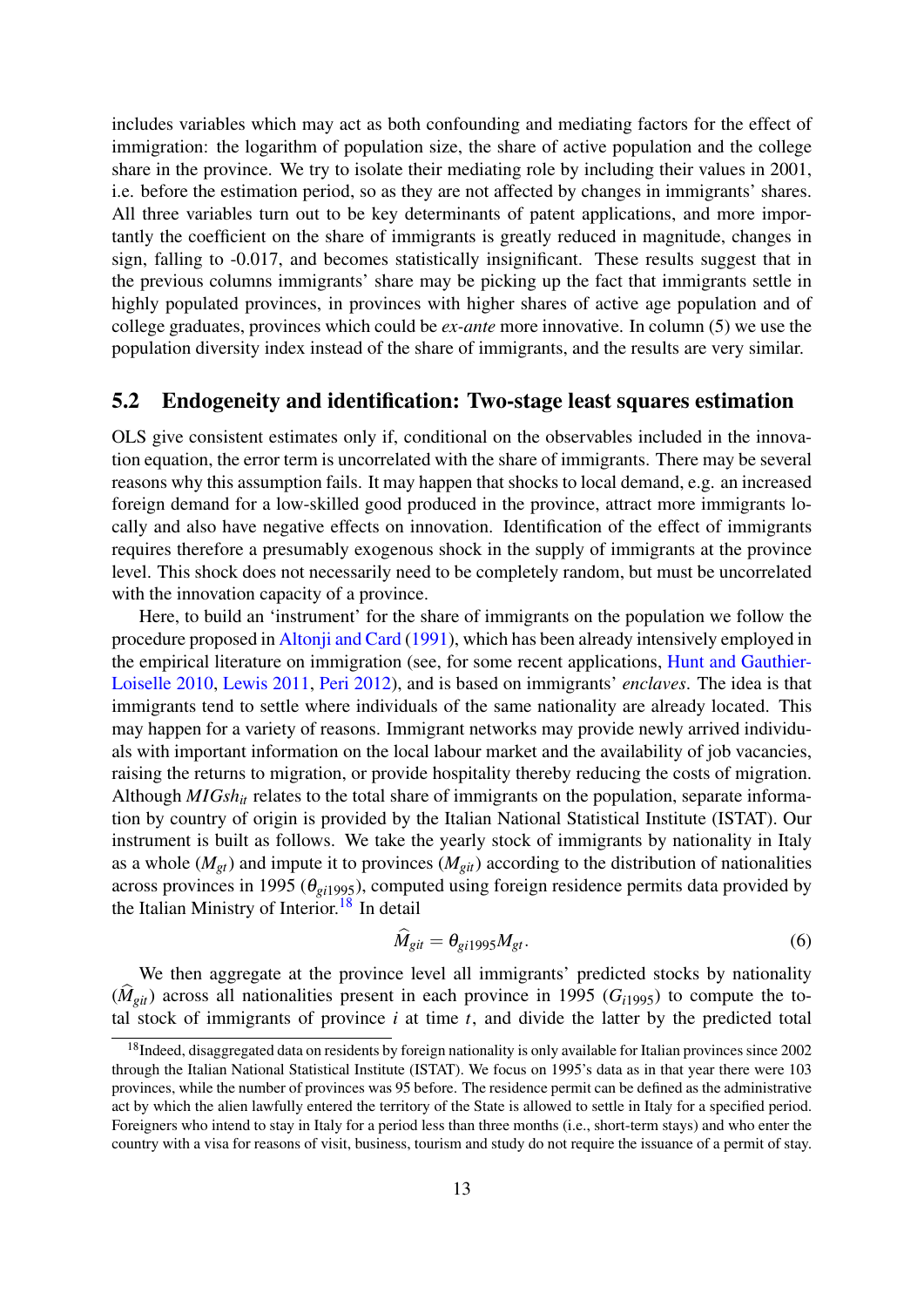province's population obtaining the instrument, the predicted immigrants' share  $(MIGs\overline{h}_{it} =$  $(\sum_{g=1}^{G_{i1995}} \hat{M}_{git})/\widehat{POP}_{it}$ . As we do for immigrants, also the predicted total population  $\widehat{POP}_{it}$  is computed apportioning to provinces the population of each year according to the 1995 provincial distribution to account for its potential endogeneity.

The same procedure was followed to compute an instrument for population diversity. Indeed the predicted stocks of immigrants by nationality can be used to compute a 'predicted' ELF index<sup>[19](#page--1-0)</sup> (see [Ottaviano and Peri](#page-27-13) [2006\)](#page-27-13):

$$
\widehat{POPdiv}_{it} = 1 - \sum_{g=1}^{G_{i1995}} \left(\frac{\widehat{P}_{git}}{\widehat{P}_{it}}\right)^2.
$$
\n(7)

Both instruments are based on two components. The first is the total stock of individuals by nationality in Italy, which should be uncorrelated with single provinces' supply and demand shocks impacting on local innovation. The second component is the distribution of immigrants and of the total population in 1995. We claim that the distribution of immigrants (or the population) in 1995 should be uncorrelated with *unobserved factors* affecting patenting more than 7 years later, conditional on the observables we included in the regressions. The main identifying assumption is that, conditional on the observables, between-province variation within the same region<sup>[20](#page--1-0)</sup> in the distribution of immigrants by different nationality in 1995 was approximately random with respect to provinces' future innovation prospects. Some factors which could be responsible for very persisting differences in innovativeness across provinces are their industrial structure, the existence of agglomeration economies, or the levels of education in the population, which have been controlled for in our *benchmark* specification. Figure [3](#page-16-0) shows that until 1995 for Italy as a whole the percentage of foreign residence permits in the population was quite constant overtime, and that 1995 pre-dates the period of rapid inflow of immigrants in Italy. The same pattern is observed in figure [4](#page-17-0) which plots the percentage of foreign residence permits on the population by region.

Table [2](#page-19-0) reports the 2SLS results. In all cases we adopt the *benchmark* specification and cluster the standard errors at the region by time level. In column (1) we use the predicted share of immigrants. The *F*-test in the first stage is quite high at 181.76, confirming the strength of the excluded instrument (the predicted share of immigrants). The instrument's *t*-value is 13.48, and the coefficient is 0.38 suggesting that although immigrant *enclaves* contributes to explaining immigrants' location, there are other factors which also affect immigrants' location choices. From the second stage we estimate that a one p.p. increase in the province's immigrant share reduces patent applications by 0.06 percent. In column (2), we use the ELF index as the dependent variable. The first stage is equally strong with an F-test of 170.56. From the second stage we estimate that a one-standard-deviation (0.047) increase in population diversity reduces patent applications by 0.16 percent.

The results in this section suggests that, at least for Italy, immigration has overall a negative effect on innovation, proxied by patent applications. This finding is likely to be the result of the characteristics of Italian immigration which, as we outlined in Section [3,](#page-7-0) is prevalently unskilled. For this reason, in the following section we try to investigate the separate effects on innovation of high-skilled and low-skilled immigrants. Since the results using the immigrant

<sup>&</sup>lt;sup>19</sup>Predicted natives are computed as the difference between predicted population and the predicted total number of immigrants.

 $20$ Since we control for region fixed effects.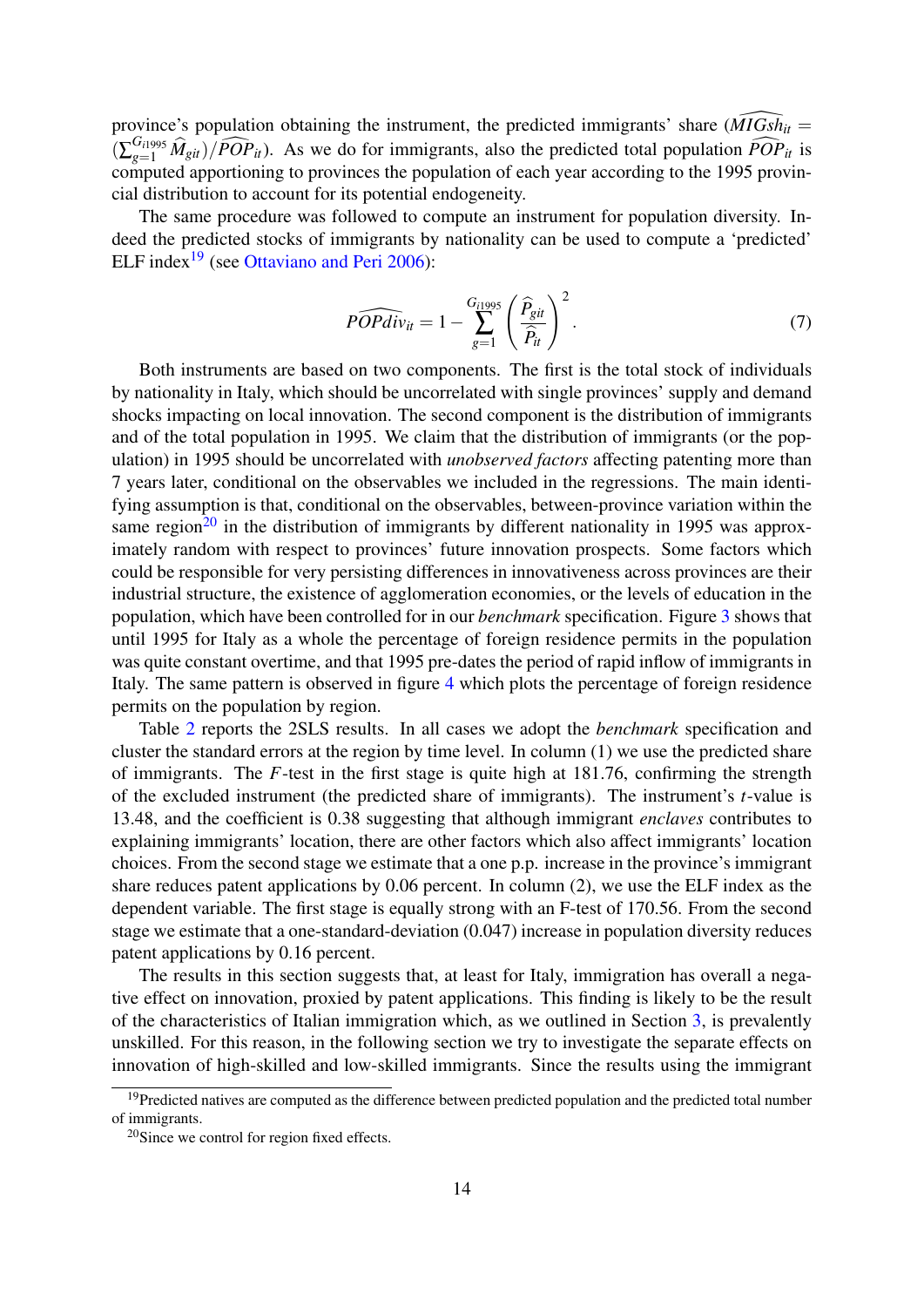

<span id="page-16-0"></span>Figure 3: Italy: Foreign residence permits (% of population) 1992-2007

*Source*: ISTAT.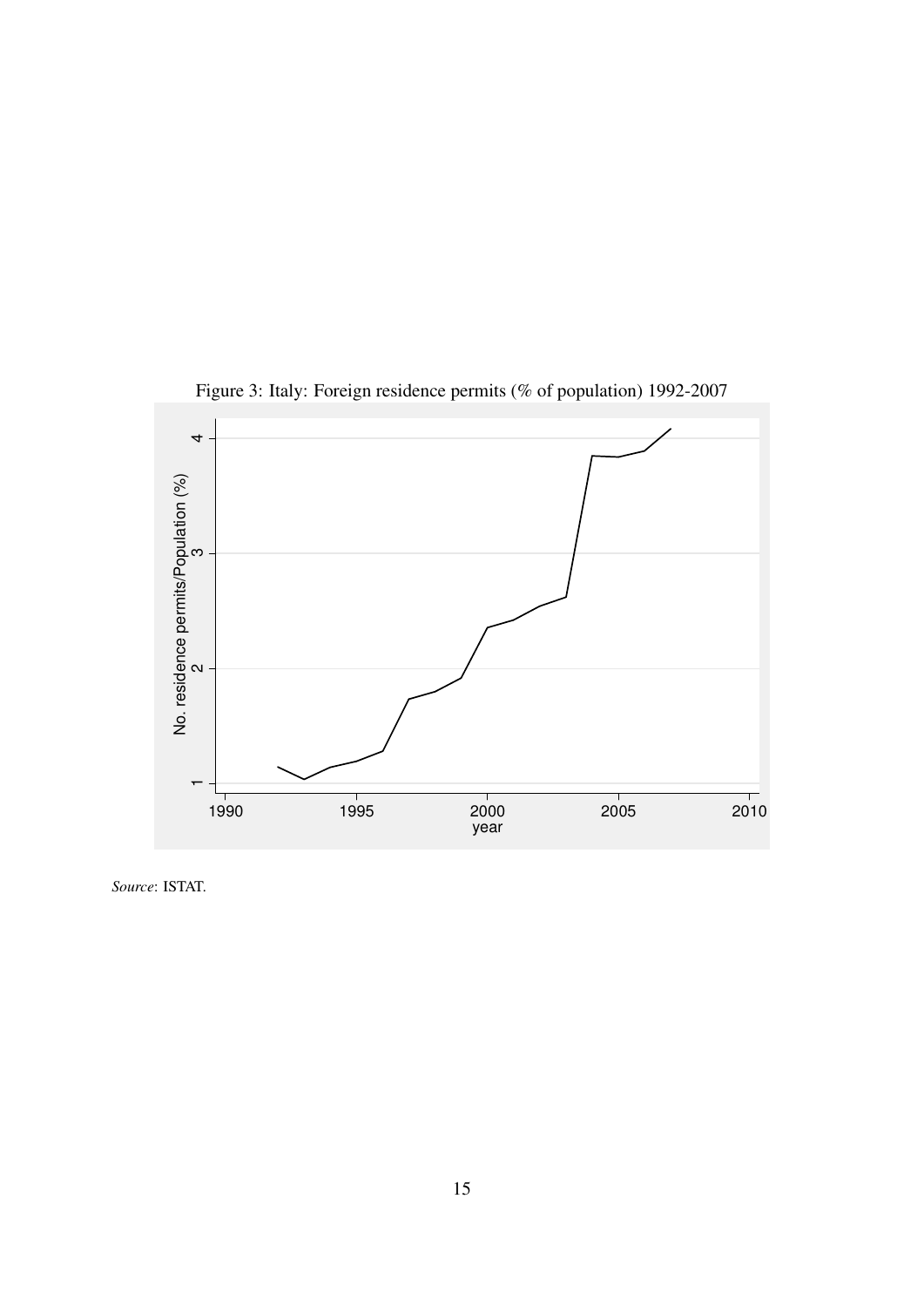

<span id="page-17-0"></span>Figure 4: Italy: Foreign residence permits (% of population) by region 1991-2000

*Source*: ISTAT.

*Note*. Northern Italy: Emilia-Romagna, Friuli-Venezia Giulia, Liguria, Lombardia, Piemonte, Trentino-Alto Adige, Valle d'Aosta and Veneto; Central Italy: Lazio, Marche, Toscana and Umbria; Southern Italy and Islands: Abruzzo, Basilicata, Calabria, Campania, Molise, Puglia, Sardegna and Sicilia.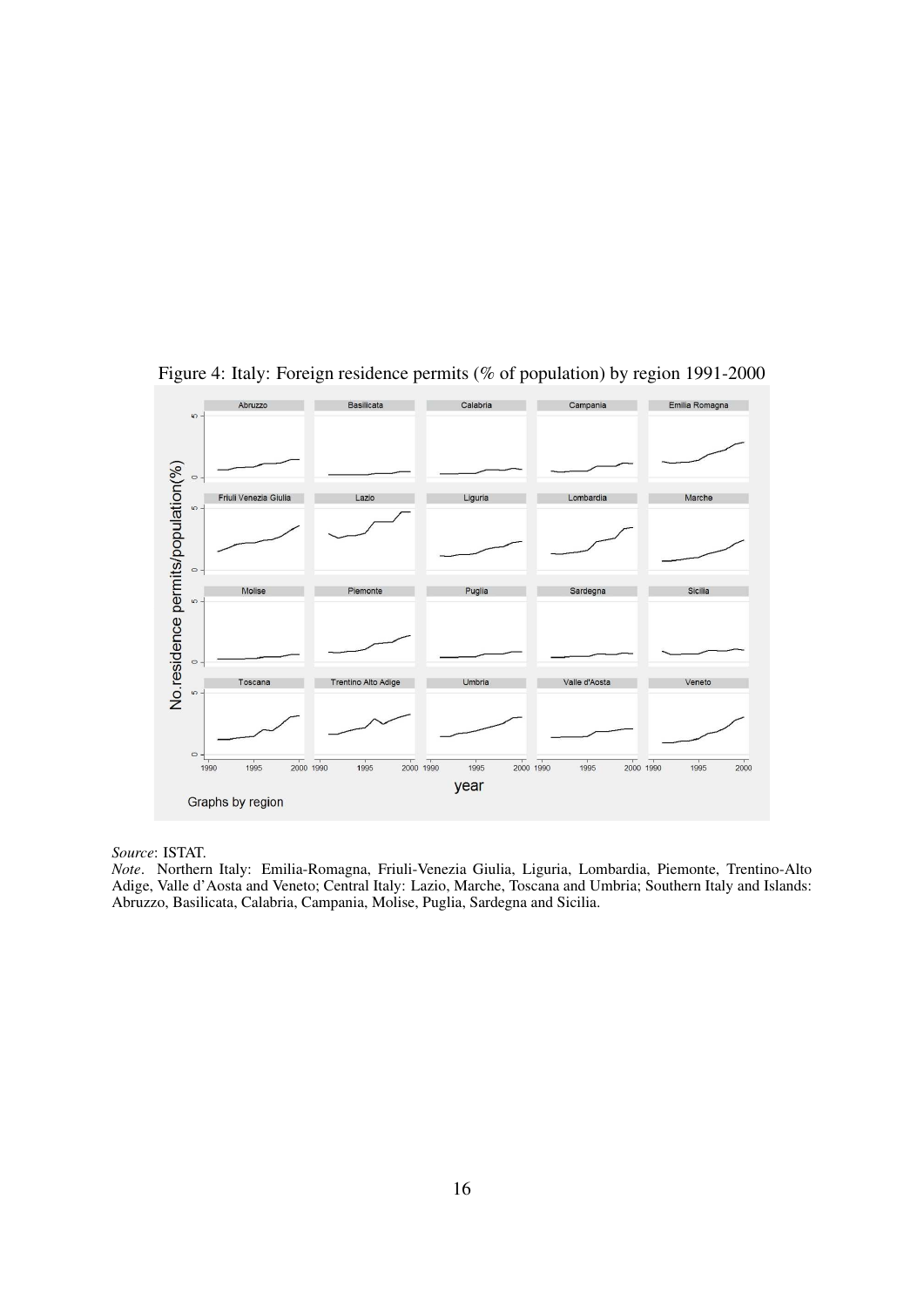share and population diversity are very consistent, from now on we will focus only on regressions using the former as the dependent variable. Our prediction is that the overall negative effect is mostly driven by (i) a negative effect of low educated immigrants on innovation and (ii) the prevalence in Italy of unskilled immigration.

### <span id="page-18-0"></span>5.3 Differences by immigrants' skill levels

The 2SLS results in the previous section suggest that the share of immigrants and the 'diversity' they create in the society have a negative impact on Italian provinces' innovativeness. This could seem to be at odds with the existing literature, but we have to keep in mind that we were considering immigrants as a whole, while previous papers, mostly concordant in finding a positive effect of immigrants on innovation, were restricting the analysis only to a subset of the immigrant population, namely its high-skilled component. Actually, our finding of an overall negative effect may hide more complex dynamics related to the large heterogeneity in immigrants' skill levels, which can generate different effects, working in opposite directions. For this reason, in the current section we try to disentangle the (possibly different) effects on innovation of low-skilled and high-skilled immigrants. To this aim, we need to split the population of immigrants resident in each province into its high-skilled and low-skilled components. Unfortunately, our dataset does not contain information that can be used to infer the skill level of immigrants (such as the level of education or occupation), so we have to rely on external data and some simplifying assumptions. We use the dataset provided by [Docquier and Mar](#page-26-5)[fouk](#page-26-5) [\(2006\)](#page-26-5), which contains detailed information on international migration by educational attainment. This dataset provides the number of emigrants to Italy in 1991 and 2001 from 195 countries, divided in low, medium and high skilled. The authors count as migrants all working-aged (25 and over) foreign-born individuals. High-skilled migrants are those with at least tertiary educational attainment wherever they completed their schooling (i.e., 13 or more years of schooling); medium-skilled immigrants are those with upper secondary education (9- 12 years of schooling); and low-skilled immigrants are those with primary or lower secondary education (less than 9 years of education). We take the data regarding 2001, which have less missing values, to compute for each country of origin the share of medium and high skilled emigrants on total emigrants to Italy. We refer to the share of medium and high skilled immigrants to obtain information about the immigrants which we define as 'high skilled'. This is justified by the fact that in 2002 in Italy more than 50% of the adult population (aged 20-64) still had lower than upper secondary education (OECD Education at a Glance  $2005 -$  Tables).<sup>[21](#page--1-0)</sup> The total number of immigrants from a given country is split by skill level according to the shares of high/medium skilled and low skilled emigrants on total emigrants in 2001. Since the skill structure provided by [Docquier and Marfouk](#page-26-5) is time-invariant and province-invariant (data are available only for Italy as a whole), the time and geographical variation in the stocks of skilled and unskilled immigrants in our data come from the different dynamic of overall immigra-tion by country of origin.<sup>[22](#page--1-0)</sup> To build the instrumental variable  $\widehat{MIGsh}_{it}$  for the two groups, high skilled and low skilled, we start from the 'predicted number of immigrants' in a province

<sup>21</sup><http://www.oecd.org/edu/skills-beyond-school/educationataglance2005-tables.htm>

<sup>&</sup>lt;sup>22</sup>A similar, but less precise, procedure to measure skilled and unskilled immigrants was used by [Ozgen et al.](#page-27-10) [\(2012\)](#page-27-10) who grouped migrants on the basis of the average skill level of the 'global region' from which they were from (Africa, Asia, America, Europe and Oceania). We consider here a finer classification using individuals' countries of origin.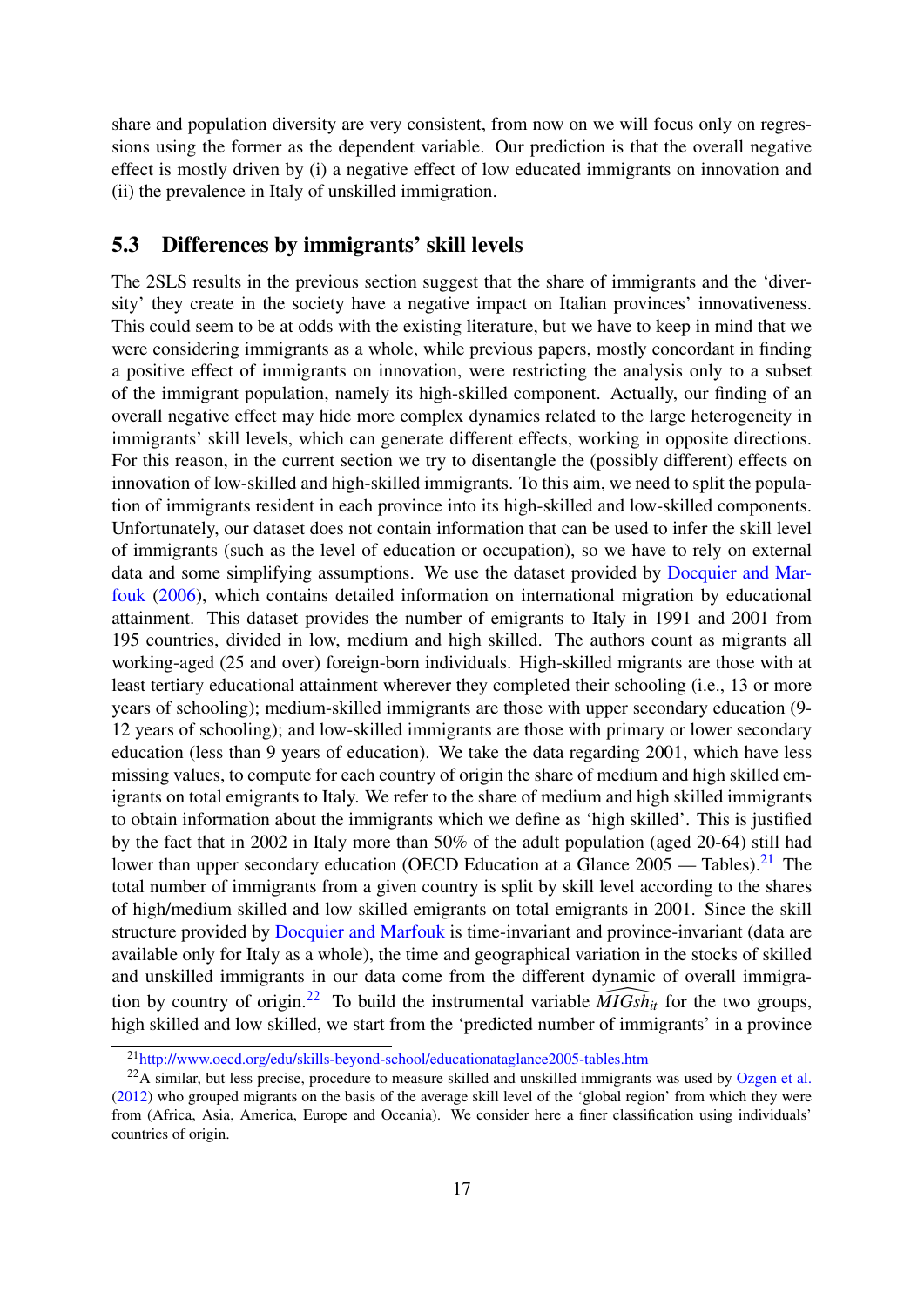|                                                      | (1)         |             | (2)         |            |
|------------------------------------------------------|-------------|-------------|-------------|------------|
|                                                      | 1st stage   | 2nd stage   | 1st stage   | 2nd stage  |
| share of immigrants                                  |             | $-0.064**$  |             |            |
| population diversity (ELF)                           |             | (0.031)     |             | $-3.457**$ |
|                                                      |             |             |             | (1.693)    |
| RD expenditures (% GDP) $^{(a)}$                     | $-0.988$    | $0.944**$   | $-0.019$    | $0.942**$  |
|                                                      | (0.747)     | (0.378)     | (0.014)     | (0.378)    |
| share VA agriculture                                 | $0.086***$  | $-0.025*$   | $0.002***$  | $-0.025*$  |
|                                                      | (0.031)     | (0.014)     | (0.001)     | (0.014)    |
| share VA services                                    | $-0.073***$ | $-0.069***$ | $-0.001***$ | $-0.069**$ |
|                                                      | (0.013)     | (0.007)     | (0.000)     | (0.007)    |
| share VA construction                                | $-0.068$    | $-0.022$    | $-0.001$    | $-0.021$   |
|                                                      | (0.056)     | (0.025)     | (0.001)     | (0.025)    |
| log population (2001)                                | $0.297***$  | $0.316***$  | $0.005***$  | $0.317***$ |
|                                                      | (0.107)     | (0.050)     | (0.002)     | (0.050)    |
| active age pop share (2001)                          | $0.159***$  | $0.055**$   | $0.003***$  | $0.055**$  |
|                                                      | (0.047)     | (0.024)     | (0.001)     | (0.024)    |
| $%$ of graduates on pop 18-64 (2001)                 | $-0.028$    | $0.199***$  | $-0.000$    | $0.199***$ |
|                                                      | (0.025)     | (0.019)     | (0.000)     | (0.019)    |
| predicted share of immigrants                        | $0.376***$  |             |             |            |
|                                                      | (0.028)     |             |             |            |
| predicted population diversity                       |             |             | $0.374***$  |            |
|                                                      |             |             | (0.029)     |            |
| Year fixed effects                                   | yes         | yes         | yes         | yes        |
| Region (NUTS-2) fixed effects                        | yes         | yes         | yes         | yes        |
|                                                      |             |             |             |            |
| $F$ -test excluded instruments (1st stage)           | 181.76      |             | 170.56      |            |
| <i>F</i> -test weak-instrument-robust <sup>(b)</sup> |             | 3.87        |             | 3.85       |
| (Anderson-Rubin Wald test)                           |             | [0.052]     |             | [0.052]    |
| N. obs.                                              | 607         | 607         | 607         | 607        |
| $R^2$                                                | 0.42        | 0.37        | 0.43        | 0.37       |

<span id="page-19-0"></span>Table 2: 2SLS estimates of the effect of immigrants on patent applications

\*\*\* significant at 1%; \*\* significant at 5%; \* significant at 10%.

 $(a)$  only available at the NUTS-2 level.  $(b)$  p-value in brackets.

*Note*. The dependent variable is the logaritm of patent applications per 1,000 inhabitants at the province (NUTS-3) level for Italy, 2003—2008. When not differently specified all independent variables are lagged one year. All models include year and region (NUTS-2) fixed effects. Standard errors—in parentheses—are clustered at the *region* × *year* level because of the inclusion of an 'aggregated' variable [\(Moulton](#page-27-15) [1990\)](#page-27-15) and are robust to heteroskedasticity. Diversity of immigrants is measured using the ELF index [\(Mauro](#page-27-16) [1995\)](#page-27-16).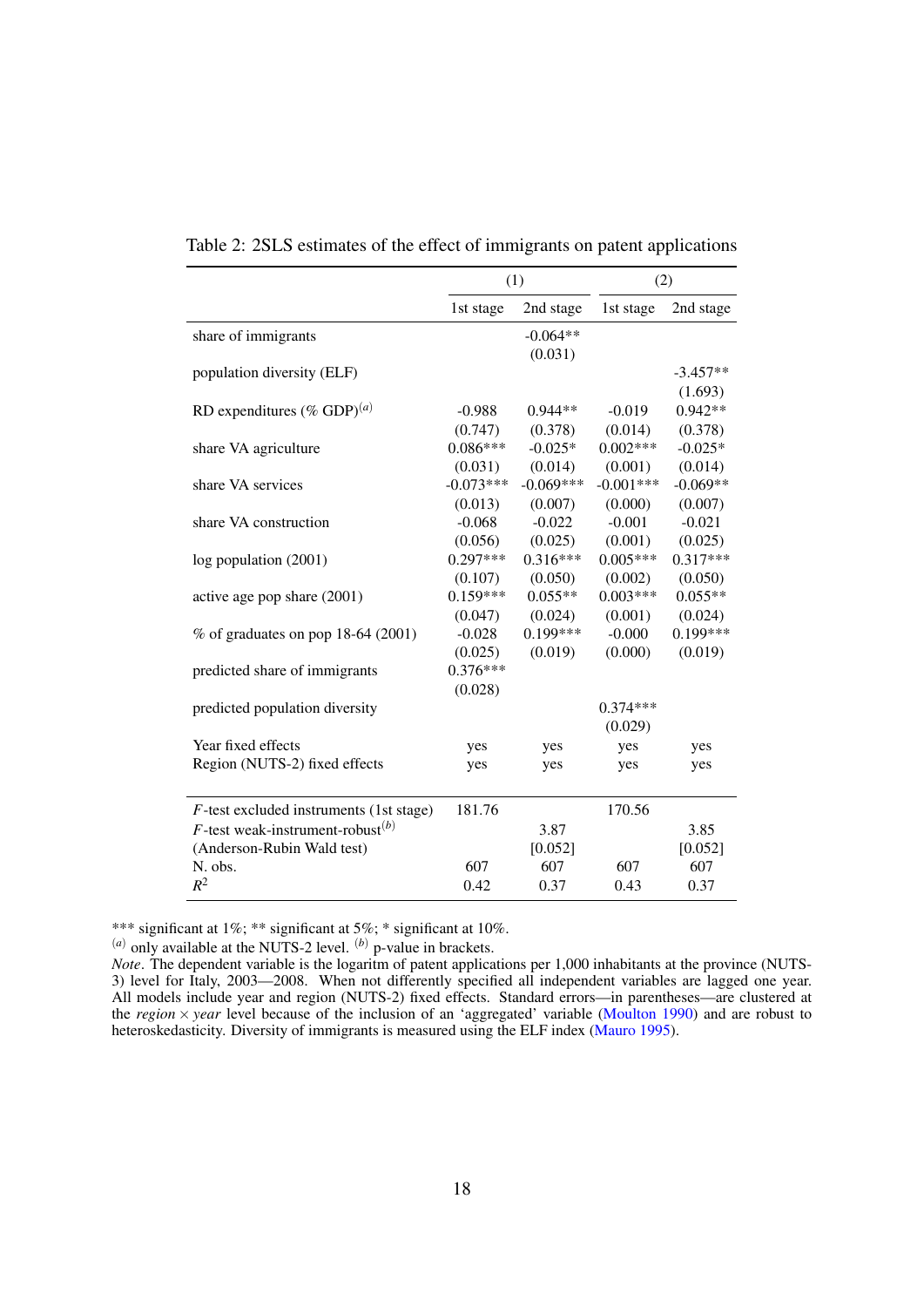from a given country, obtained using the 'shift and share' method described in section [5.2.](#page-14-0) We then apply to the 'predicted number of immigrants' the procedure described above, in this case using data for 1991 in the Docquier-Marfouk database, and get the 'predicted high-skilled immigrants' by nationality. Summing this latter variable for each province across nationalities and dividing by the province's predicted population, we obtained the instrument for the share of high-skilled immigrants ('predicted share of high-skilled immigrants'). In the same way we computed the 'predicted share of low-skilled immigrants'.

We estimate the *benchmark* model using the lagged share of low-skilled and the lagged share of high-skilled immigrants instead of the lagged share of immigrants as a whole. For the sake of completeness we report the results of both OLS and 2SLS estimates in Table [3.](#page-21-0) OLS estimates of the coefficients of the lagged share of high-skilled and low-skilled immigrants, are not statistically significant. The sign of the coefficient on the share of low-skilled immigrants is negative, while the sign of the coefficient on the share of high-skilled immigrants is positive but very close to zero.

As for the 2SLS estimates, results from the first stage confirm also in this case the strength of the instruments: the *F*-tests take values 70.63 and 165.81 for high-skilled and low-skilled immigrants, respectively. The excluded instruments are highly significant. The difference in the magnitude of the values of the *F*-tests for the first-stage regressions for low-skilled and highskilled immigrants and the significant negative sign on the coefficient of the predicted shares of high-skilled immigrants in the first-stage regression for the share of low-skilled immigrants can be explained in the light of the findings of [Beine and Salomone](#page-25-15) [\(2013\)](#page-25-15). They show that networks favour the migration of less-skilled migrants rather than skilled migrants. Diasporas exert greater effects on the flows of unskilled workers for two reasons: (1) the decrease in migration costs is larger for unskilled workers; (2) diasporas favour family-reunification processes that are more important for unskilled workers. So, diasporas should increase the proportion of unskilled migrants at the destination. Accordingly, immigrants' *enclaves* turn out to be a better predictor of the share of low-skilled immigrants. [Beine and Salomone](#page-25-15) also find that the more educated the existing diaspora is, the lower the proportion of less-skilled migrants. From this result they infer that the network effect might be higher for migrants with the same level of education, since the informational value of the network depends on the degree of matching be-tween new and old migrants.<sup>[23](#page--1-0)</sup> In the second stage, the coefficient on the share of low-skilled immigrants is negative and significant: a rise in the share of low-skilled immigrants of one p.p. generates a reduction in patent applications of 0.19 percent. The coefficient on the share of high-skilled immigrants is positive but statistically insignificant; it suggests an increase in patent applications of 0.11 percent following an increase of 1 p.p. in the share of high-skilled immigrants, but this effect is not precisely estimated in our sample. These results are overall consistent with the analysis of [Lewis](#page-27-8) [\(2011\)](#page-27-8) and [Peri](#page-27-2) [\(2012\)](#page-27-2). The strongly significant negative effect of low-skilled immigrants and the fact that the positive impact of high-skilled immigrants turns out to be not significant in our regressions are the two sides of the same coin, and can be explained by the particular features of the immigration phenomenon in Italy, characterized by the large prevalence of low-educated immigrants and the under-utilization of immigrants' human capital.

 $^{23}$ A potential implication is that if the effect of immigrants is heterogeneous, the 2SLS estimates using the *enclave* instrument mainly capture the effect of compliers (local average treatment effects), that is of the highlyeducated immigrants who followed early comers' location choices.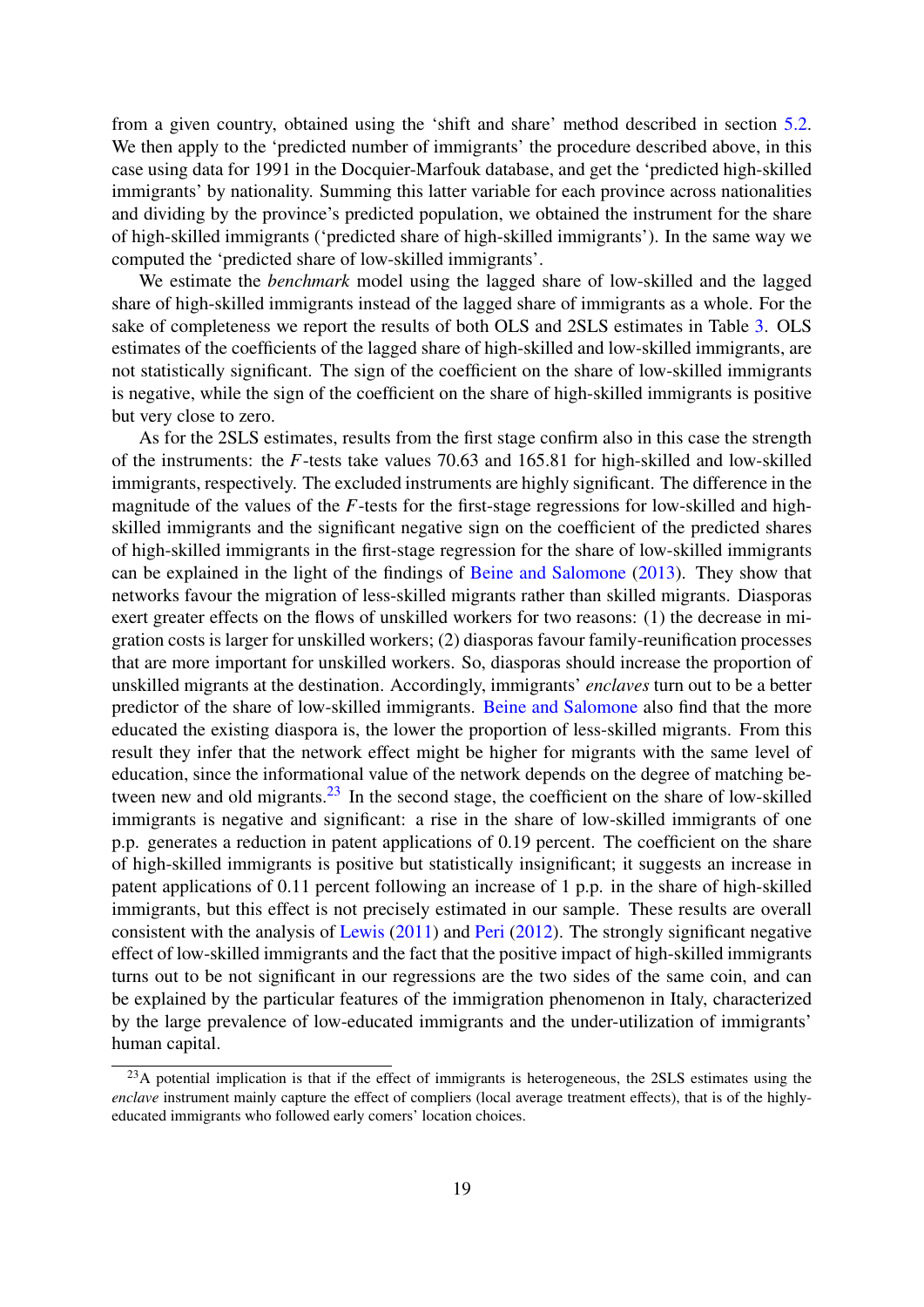| 2SLS                                                                    |             |  |  |
|-------------------------------------------------------------------------|-------------|--|--|
| <b>OLS</b><br>1st stage: HS 1st stage: LS                               | 2nd stage   |  |  |
| share of immigrants: $HS(a)$<br>0.001                                   | 0.113       |  |  |
| (0.083)                                                                 | (0.154)     |  |  |
| share of immigrants: LS<br>$-0.029$                                     | $-0.186**$  |  |  |
| (0.053)                                                                 | (0.091)     |  |  |
| RD expenditures (% GDP) $^{(b)}$<br>1.041***<br>$-0.688$<br>$-0.617*$   | $1.010**$   |  |  |
| (0.389)<br>(0.356)<br>(0.433)                                           | (0.394)     |  |  |
| $-0.033**$<br>$0.062***$<br>0.027<br>share VA agriculture               | $-0.033**$  |  |  |
| (0.016)<br>(0.017)<br>(0.013)                                           | (0.015)     |  |  |
| $-0.017***$<br>$-0.049***$<br>$-0.064***$<br>share VA services          | $-0.073***$ |  |  |
| (0.006)<br>(0.008)<br>(0.007)                                           | (0.007)     |  |  |
| 0.002<br>$-0.008$<br>$-0.053$<br>share VA construction                  | $-0.027$    |  |  |
| (0.026)<br>(0.024)<br>(0.034)                                           | (0.026)     |  |  |
| $0.275***$<br>$0.159***$<br>0.105<br>log population (2001)              | $0.304***$  |  |  |
| (0.066)<br>(0.052)<br>(0.041)                                           | (0.053)     |  |  |
| $0.069***$<br>$0.056**$<br>$0.104***$<br>active age pop share (2001)    | $0.053**$   |  |  |
| (0.024)<br>(0.016)<br>(0.032)                                           | (0.024)     |  |  |
| $0.190***$<br>0.016<br>$-0.020$<br>$%$ of graduates on pop 18-64 (2001) | $0.190***$  |  |  |
| (0.020)<br>(0.014)<br>(0.014)                                           | (0.020)     |  |  |
| $0.163***$<br>$-0.401***$<br>predicted share of immigrants: HS          |             |  |  |
| (0.055)<br>(0.063)                                                      |             |  |  |
| $0.145***$<br>$0.742***$<br>predicted share of immigrants: LS           |             |  |  |
| (0.044)<br>(0.051)                                                      |             |  |  |
| Year fixed effects<br>yes<br>yes<br>yes                                 | yes         |  |  |
| Region (NUTS-2) fixed effects<br>yes<br>yes<br>yes                      | yes         |  |  |
| 70.63<br>165.81<br>$F$ -test excluded instruments (1st stage)           |             |  |  |
| F-test weak-instrument-robust $(c)$                                     | 4.01        |  |  |
| (Anderson-Rubin Wald test)                                              | [0.021]     |  |  |
| N. obs.<br>607<br>607<br>607                                            | 607         |  |  |
| $R^2$<br>0.85<br>0.43<br>0.46                                           | 0.37        |  |  |

<span id="page-21-0"></span>Table 3: OLS and 2SLS estimates by skill level

\*\*\* significant at 1%; \*\* significant at 5%; \* significant at 10%.

(*a*) for each province, the total number of immigrants from a given country is split by skill level according to the shares of high-medium skilled and low skilled emigrants on total emigrants from that country to Italy in 2001 (Docquier-Marfouk database). (*b*) only available at the NUTS-2 level. (*c*) *p*-value in brackets.

*Note*. The dependent variable is the logarithm of patent applications per 1,000 inhabitants at the province (NUTS-3) level for Italy, 2003–2008. When not differently specified all independent variables are lagged one year. All models include year and region (NUTS-2) fixed effects. Standard errors—in parentheses—are clustered at the *region*  $\times$  *year* level because of the inclusion of an 'aggregated' variable [\(Moulton](#page-27-15) [1990\)](#page-27-15) and are robust to heteroskedasticity. HS and LS stand for high skilled and low skilled, respectively.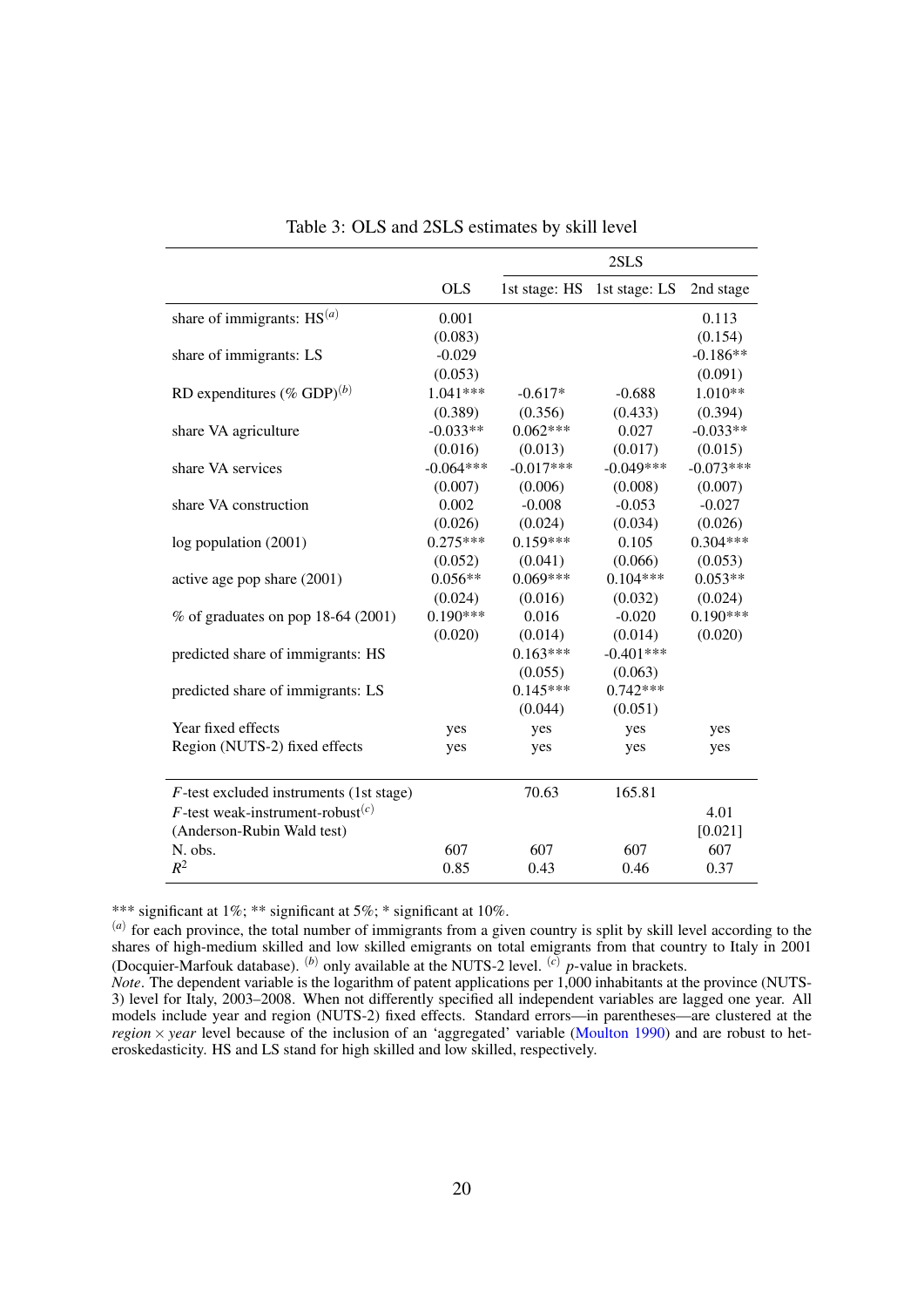|                                                                         | (1)                   |                                        | (2)                   |                       |                                          |
|-------------------------------------------------------------------------|-----------------------|----------------------------------------|-----------------------|-----------------------|------------------------------------------|
|                                                                         | 1st stage             | 2nd stage                              | 1st stage: HS         | 1st stage: LS         | 2nd stage                                |
| share of immigrants                                                     |                       | $-0.033$<br>(0.034)<br>$(0.021)^{(e)}$ |                       |                       |                                          |
| share of immigrants: $HS(a)$                                            |                       |                                        |                       |                       | 0.199<br>(0.154)<br>$(0.144)^{(e)}$      |
| share of immigrants: LS                                                 |                       |                                        |                       |                       | $-0.198**$<br>(0.086)<br>$(0.069)^{(e)}$ |
| RD expenditures (% GDP) <sup>(b)</sup>                                  | $-0.978$              | $0.987***$                             | $-0.613*$             | $-0.692$              | 1.071***                                 |
|                                                                         | (0.750)               | (0.377)                                | (0.356)               | (0.439)               | (0.394)                                  |
| share VA agriculture                                                    | $0.085***$            | $-0.023$                               | $0.063***$            | 0.025                 | $-0.034**$                               |
|                                                                         | (0.031)               | (0.014)                                | (0.013)               | (0.017)               | (0.015)                                  |
| share VA services                                                       | $-0.078***$           | $-0.057***$                            | $-0.015***$           | $-0.058***$           | $-0.063***$                              |
|                                                                         | (0.015)               | (0.008)                                | (0.005)               | (0.010)               | (0.009)                                  |
| share VA construction                                                   | $-0.078$              | $-0.016$                               | $-0.010$              | $-0.064*$             | $-0.025$                                 |
|                                                                         | (0.059)               | (0.025)                                | (0.025)               | (0.036)               | (0.026)                                  |
| log population (2001)                                                   | $0.322***$            | $0.299***$                             | $0.163***$            | $0.131**$             | $0.287***$                               |
|                                                                         | (0.106)               | (0.050)                                | (0.040)               | (0.064)               | (.053)                                   |
| active age pop share (2001)                                             | $0.163***$            | $0.054**$                              | $0.070***$            | $0.107***$            | $0.053**$                                |
|                                                                         | (0.047)               | (0.024)                                | (0.016)               | (0.031)               | (0.024)                                  |
| $%$ of graduates on pop 18-64 (2001)                                    | $-0.013$              | $0.164***$                             | 0.012                 | 0.009                 | $0.158***$                               |
|                                                                         | (0.033)               | (0.023)                                | (0.016)               | (0.020)               | (0.024)                                  |
| Patent applications in $1995(c)$                                        | $-1.731$              | $2.573***$                             | 0.200                 | $-2.687**$            | $2.210***$                               |
|                                                                         | (1.723)               | (0.840)                                | (0.855)               | (1.054)               | (0.830)                                  |
| predicted share of immigrants                                           | $0.373***$<br>(0.031) |                                        |                       |                       |                                          |
| predicted share of immigrants: HS                                       |                       |                                        | $0.163***$<br>(0.057) | $-0.428$<br>(0.067)   |                                          |
| predicted share of immigrants: LS                                       |                       |                                        | $0.149***$<br>(0.044) | $0.752***$<br>(0.051) |                                          |
| Year fixed effects                                                      | yes                   | yes                                    | yes                   | yes                   | yes                                      |
| Region (NUTS-2) fixed effects                                           | yes                   | yes                                    | yes                   | yes                   | yes                                      |
| $F$ -test excluded instruments (1st stage)                              | 141.99                |                                        | 65.42                 | 151.64                |                                          |
| $F$ -test weak-instrument-robust $^{(d)}$<br>(Anderson-Rubin Wald test) |                       | 0.88<br>[0.349]                        |                       |                       | 3.18<br>[0.045]                          |
| N. obs.                                                                 | 603                   | 603                                    | 603                   | 603                   | 603                                      |
| $R^2$                                                                   | 0.43                  | 0.40                                   | 0.43                  | 0.47                  | 0.39                                     |

<span id="page-22-0"></span>Table 4: 2SLS estimates - Robustness checks

\*\*\* significant at 1%; \*\* significant at 5%; \* significant at 10%.

(*a*) for each province, the total number of immigrants from a given country is split by skill level according to the shares of high-medium skilled and low skilled emigrants on total emigrants from that country to Italy in 2001 (Docquier-Marfouk database). (*b*) only available at the NUTS-2 level. (*c*) per 1,000 inhabitants. (*d*) *p*-value in brackets. <sup>(*e*)</sup> standard errors robust to spatial correlation [\(Driscoll and Kraay](#page-26-17) [1998\)](#page-26-17).

*Note.* The dependent variable is the logarithm of patent applications per 1,000 inhabitants at the province (NUTS-3) level for Italy, 2003—2008. When not differently specified all independent variables are lagged one year. All models include year and region (NUTS-2) fixed effects. Model (1) includes the share of immigrants as a whole, whereas in Model (2) immigrants are split according to their assigned skill level. Standard errors are clustered at the *region* × *year* level because of the inclusion of an 'aggregated' variable [\(Moulton](#page-27-15) [1990\)](#page-27-15) and are robust to heteroskedasticity. HS and LS stand for high skilled and low skilled, respectively.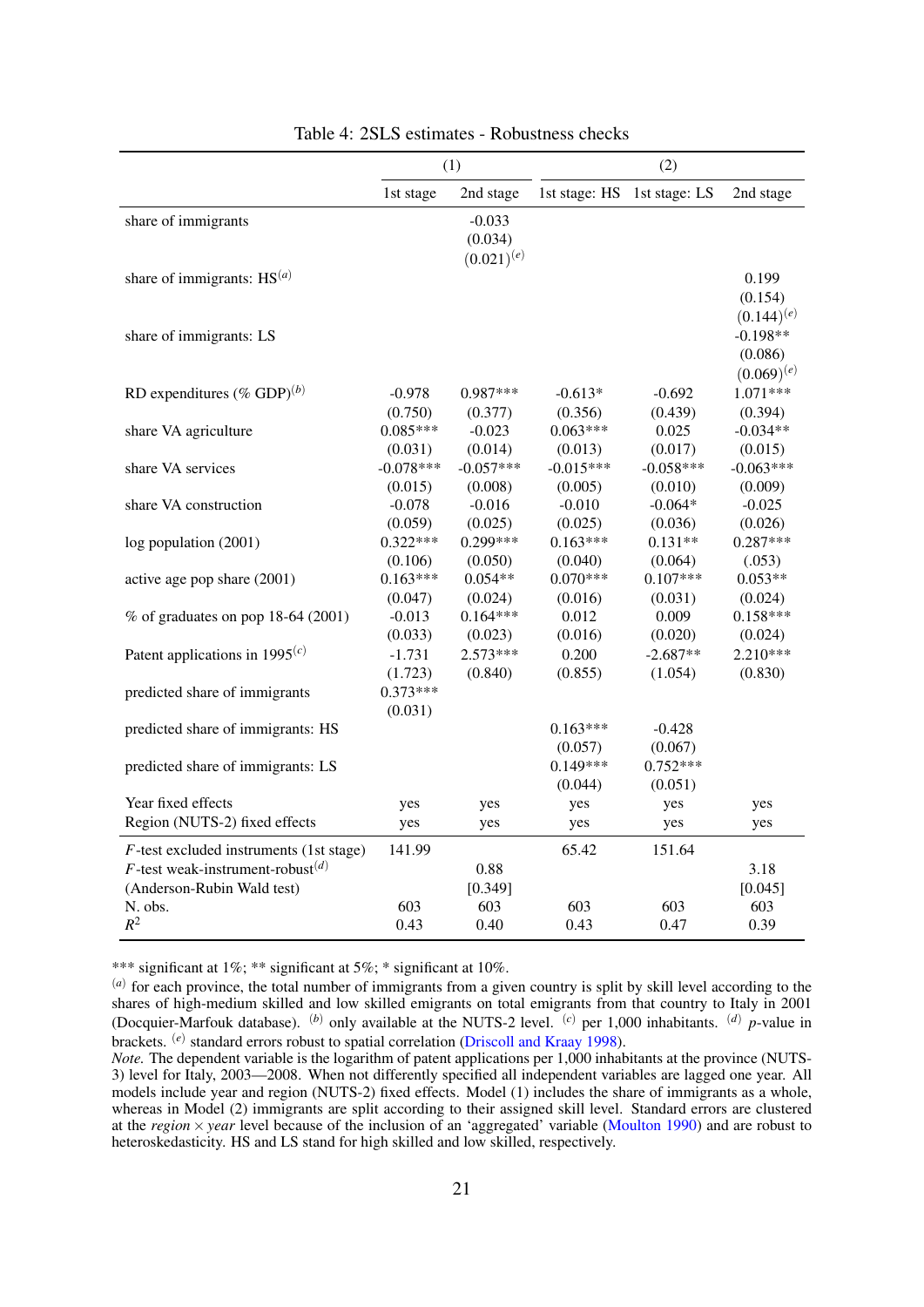### <span id="page-23-0"></span>5.4 Potential threats to identification

As we already said, given the short time span covered by our data, we did not include in the estimated equation province fixed effects, but only region fixed effects. This may pose a threat to our identification strategy. Indeed, one crucial assumption for our instrument (the predicted stock of immigrants) to be valid is that the past location of immigrants, i.e. the location in the base year (1995) was exogenous with respect to innovation during the period 2003—2008. A case in which this assumption may fail is when there is persistence in the patent innovations data generating process. In this case, the stock of immigrants in 1995 may be (either positively or negatively) correlated with a province's innovative potential, which in turn affects the province's innovation outcomes more than seven years later. In order to tackle this potential issue we re-estimated the 2SLS models in tables [2](#page-19-0) and [3](#page-21-0) adding as an additional control variable the province's patent applications back in 1995. The main goal is to exploit as an instrument only the variation in the predicted stock of immigrants which is not correlated with the province's lagged innovation performance (in 1995). The results are reported in Table [4.](#page-22-0) Column (1) shows that innovation in 1995 has a significant positive effect on innovation more than 7 years later, and that including this additional control the total stock of immigrants ceases to be statistically significant. This result seems to suggest that (conditional on the observables) immigrants negatively self selected in provinces with a low innovative performance, and that by omitting this control the immigrants' share was just capturing the effect of a lower innovative potential on current innovation. Column (2) shows that this is indeed the case. While the location of highly educated immigrants does not seem to be affected by patent applications in 1995, the contrary is true for lowly educated immigrants, which were prevalently located in relatively less innovative provinces. In the specification in which the separate shares of immigrants by skill are included, the positive coefficient on highly educated immigrants increases in magnitude with respect to the last column of Table [3](#page-21-0) but remains statistically insignificant, while the coefficient on the stock of low educated immigrants is not affected by the inclusion of patent applications in 1995 and very similar to that in Table [3.](#page-21-0) On the ground of this last evidence, we consider those in Table [4](#page-22-0) as our preferred specifications.

Since we did not model the spatial structure of the data, standard errors in Table [4,](#page-22-0) and the previous tables, may be wrongly computed in case of spatial correlation in the error term. For this reason, we also estimated our preferred specifications computing standard errors which are robust in the presence of very general forms of cross sectional correlation using the procedure suggested in [Driscoll and Kraay](#page-26-17) [\(1998\)](#page-26-17). These standard errors are included in Table [4](#page-22-0) and clearly show that the statistical significance of our coefficients of interest does not fall.

### 6 Concluding remarks

In this paper, we investigate the effect of the share of immigrants in the population and of the population diversity (enhanced by immigration) on Italian provinces' patent applications (per 1,000 inhabitants), as a proxy for innovation performance. The potential endogeneity of immigration is tackled by employing a well established procedure in the literature, based on immigrants' *enclaves*.

Differently from most work in this literature, we do not limit our analysis to the effects of skilled immigration, but we look at the general impact of immigration, and at the separate effects of low-educated and high-educated immigrants on innovation. This choice has been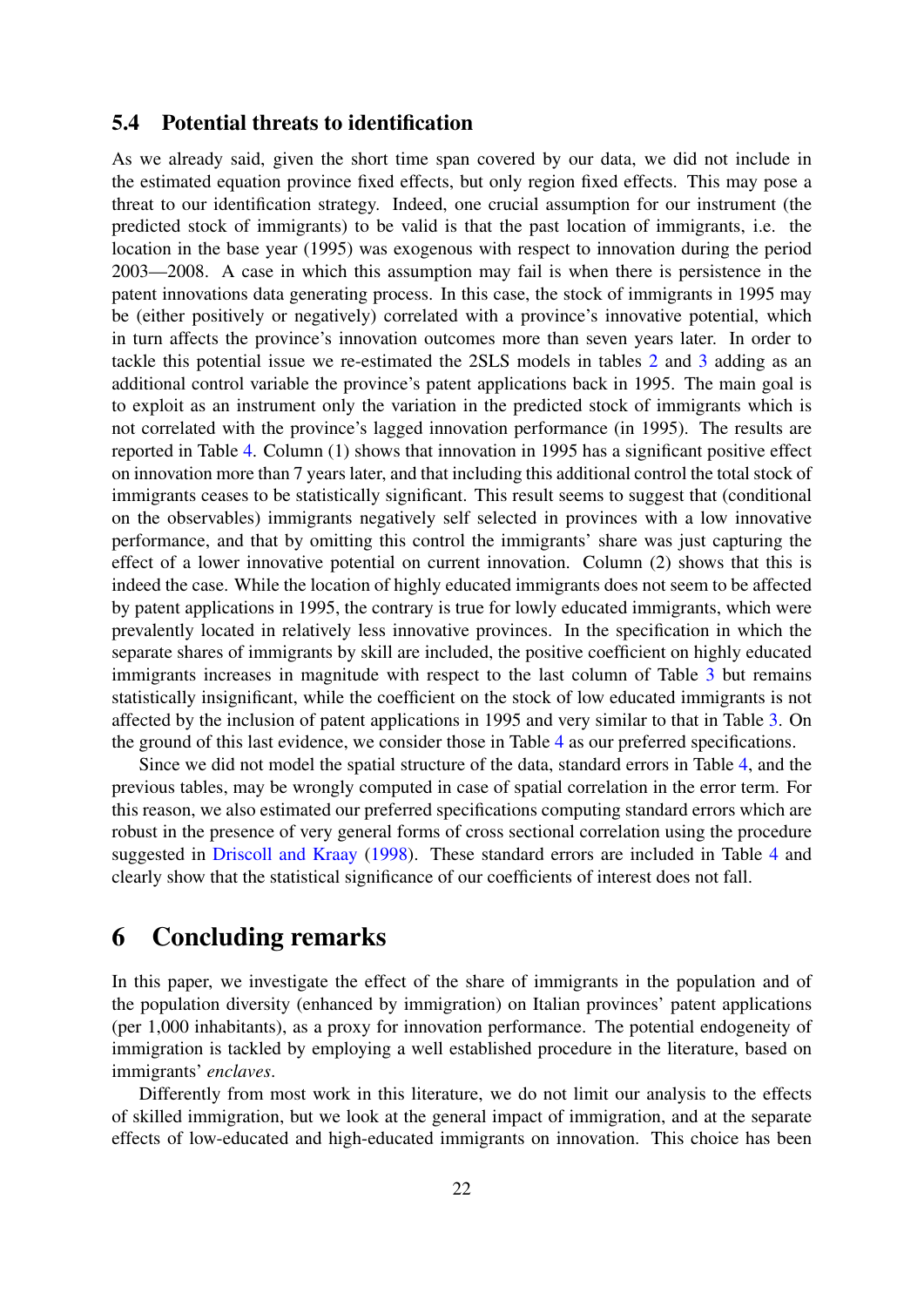dictated by the consideration that, in addition to possible positive effects on the production of new ideas arising from skills' complementarities, recent empirical contributions have suggested that there may also be adverse effects on innovation generated by the inflow of foreign population [\(Lewis](#page-27-8) [2011,](#page-27-8) [Peri](#page-27-2) [2012\)](#page-27-2). Increasing transaction and communication costs, reduction of social capital and the scarce incentive to the adoption of new capital-intensive technologies, owing to the abundance of cheap low-skilled labour force, may all act as obstacles to innovation and growth. We show that this is likely to be the case for Italy, which mostly attracts low-skilled immigrants who are employed in traditional sectors and for which excluding the low-skilled component of immigration from the analysis would give a very misleading picture of the *overall* effect of immigration on innovation. Indeed, our preferred econometric specification suggests that as far as total immigration is concerned, there was no significant effect on innovation during 2003—2008.

Investigating the separate effects on innovation of high skilled and low-skilled immigrants, we show that while the effect of high-skilled immigrants, though positive, cannot be precisely estimated, a one p.p. increase in the share of low-skilled immigrants is estimated to cause a reduction in patenting activity of about 0.2%. The fact that the impact of high-skilled immigrants turns out to be positive but not significant can be explained by the particular features of immigration in Italy. We have seen that not only Italy mainly attracts unskilled immigrants, but also that the few high-skilled immigrants moving to Italy are often employed in traditional sectors and fill low-skilled jobs, suffering from substantial overeducation. So, due to the scarce presence of educated immigrants and the 'waste' of their human capital, the (potentially) positive effect of high-skilled immigrants on innovation does not emerge in our country.

Our results stress the key importance of both immigration policies and labour market policies to promote the pro-innovation effect of immigrant. The former should be aimed at attracting high-skilled immigrants and the latter at ensuring a good match between immigrant workers' skill levels and the working positions they fill. Improving these policies should allow Italy to exploit the innovative potential embodied in skilled foreigners, as other countries do. Also, given the short period spanned by our data, all the effects we estimated should be interpreted as medium-run/short-run effects, while considering longer periods additional effects on the economy may emerge [\(Lewis](#page-27-8) [2011\)](#page-27-8). This is particularly important because the negative effect of low-skilled immigrants on innovation can intensify in the long run, if the economic system further adapts its technological choices to the availability of a large share of unskilled workforce. A better use of the competences of skilled immigrants and the valorisation of their human capital could help to compensate the discussed negative effects, by attracting educated immigrants, giving complementary skills the possibility to emerge, and shifting firms' decisions towards investments in the production and adoption of innovative technologies.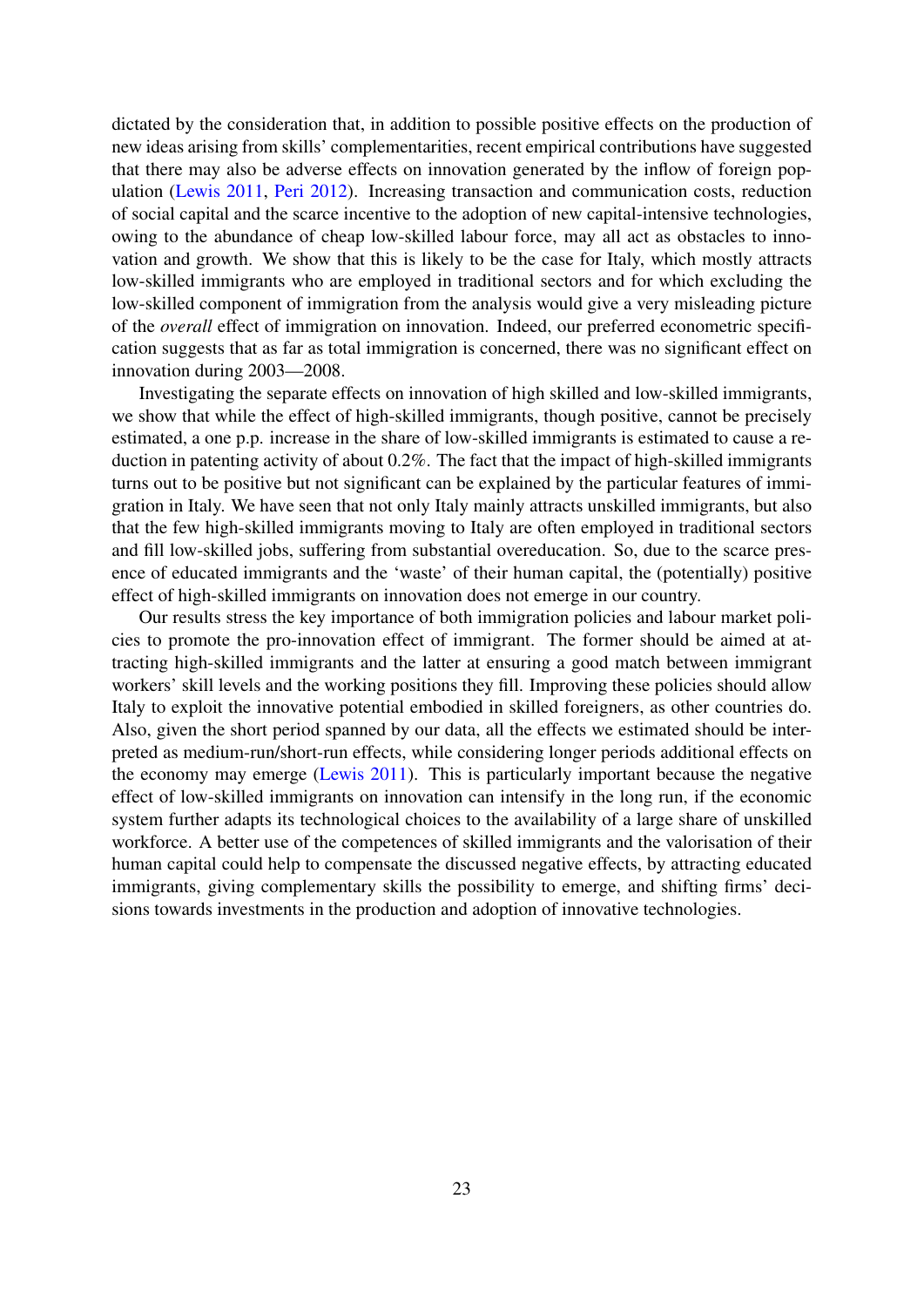### References

- <span id="page-25-6"></span>Acemoglu, D., 2002. Directed technical change. Review of Economic Studies 69, 781–809.
- <span id="page-25-8"></span>Acemoglu, D., Linn, J., 2004. Market size in innovation: Theory and evidence from the pharmaceutical industry. The Quarterly Journal of Economics 119, 1049–1090.
- <span id="page-25-5"></span>Aghion, P., Howitt, P., 1992. A model of growth through creative destruction. Econometrica 60, 323–351.
- <span id="page-25-10"></span>Alesina, A., La Ferrara, E., 2005. Ethnic diversity and economic performance. Journal of Economic Literature 43, 762–800.
- <span id="page-25-14"></span>Altonji, J., Card, D., 1991. The effects of immigration on the labor market outcomes of lessskilled natives. In: Immigration, Trade and the Labor Market. University of Chicago Press.
- <span id="page-25-9"></span>Andersson, R., Quigley, J. M., Wilhelmsson, M., 2009. Urbanization, productivity, and innovation: Evidence from investment in higher education. Journal of Urban Economics 66, 2–15.
- <span id="page-25-7"></span>Becker, G. S., Glaeser, E. L., Murphy, K. M., 1999. Population and economic growth. American Economic Review 89, 145–149.
- <span id="page-25-15"></span>Beine, M., Salomone, S., 2013. Network effects in international migration: Education versus gender. The Scandinavian Journal of Economics 115, 354–380.
- <span id="page-25-4"></span>Bell, B., Fasani, F., Machin, S., 2013. Crime and immigration: Evidence from large immigrant waves. The Review of Economics and Statistics 95, 1278–1290.
- <span id="page-25-12"></span>Bellini, E., Ottaviano, G. I. P., Pinelli, D., Prarolo, G., 2013. Cultural diversity and economic performance: Evidence from european regions. In: Crescenzi, R., Percoco, M. (Eds.), Geography, Institutions and Regional Economic Performance. Advances in Spatial Science. Springer.
- <span id="page-25-3"></span>Bianchi, M., Buonanno, P., Pinotti, P., 2012. Do immigrants cause crime? Journal of the European Economic Association 10, 1318–1347.
- <span id="page-25-0"></span>Borjas, G. J., 2003. The labor demand curve is downward sloping: Reexamining the impact of immigration on the labor market. The Quarterly Journal of Economics 118, 1335–1374.
- <span id="page-25-1"></span>Borjas, G. J., 2005. The labor-market impact of high-skill immigration. American Economic Review 95, 56–60.
- <span id="page-25-11"></span>Bosetti, V., Cattaneo, C., Verdolini, E., 2012. Migration, cultural diversity and innovation: A european perspective. Working Papers 2012.69, Fondazione Eni Enrico Mattei.
- <span id="page-25-13"></span>Bratti, M., De Benedictis, L., Santoni, G., 2012. On the pro-trade effects of immigrants. IZA Discussion Papers 6628, Institute for the Study of Labor (IZA), forthcoming in Review of World Economics.
- <span id="page-25-2"></span>Card, D., 2001. Immigrant inflows, native outflows, and the local labor market impacts of higher immigration. Journal of Labor Economics 19, 22–64.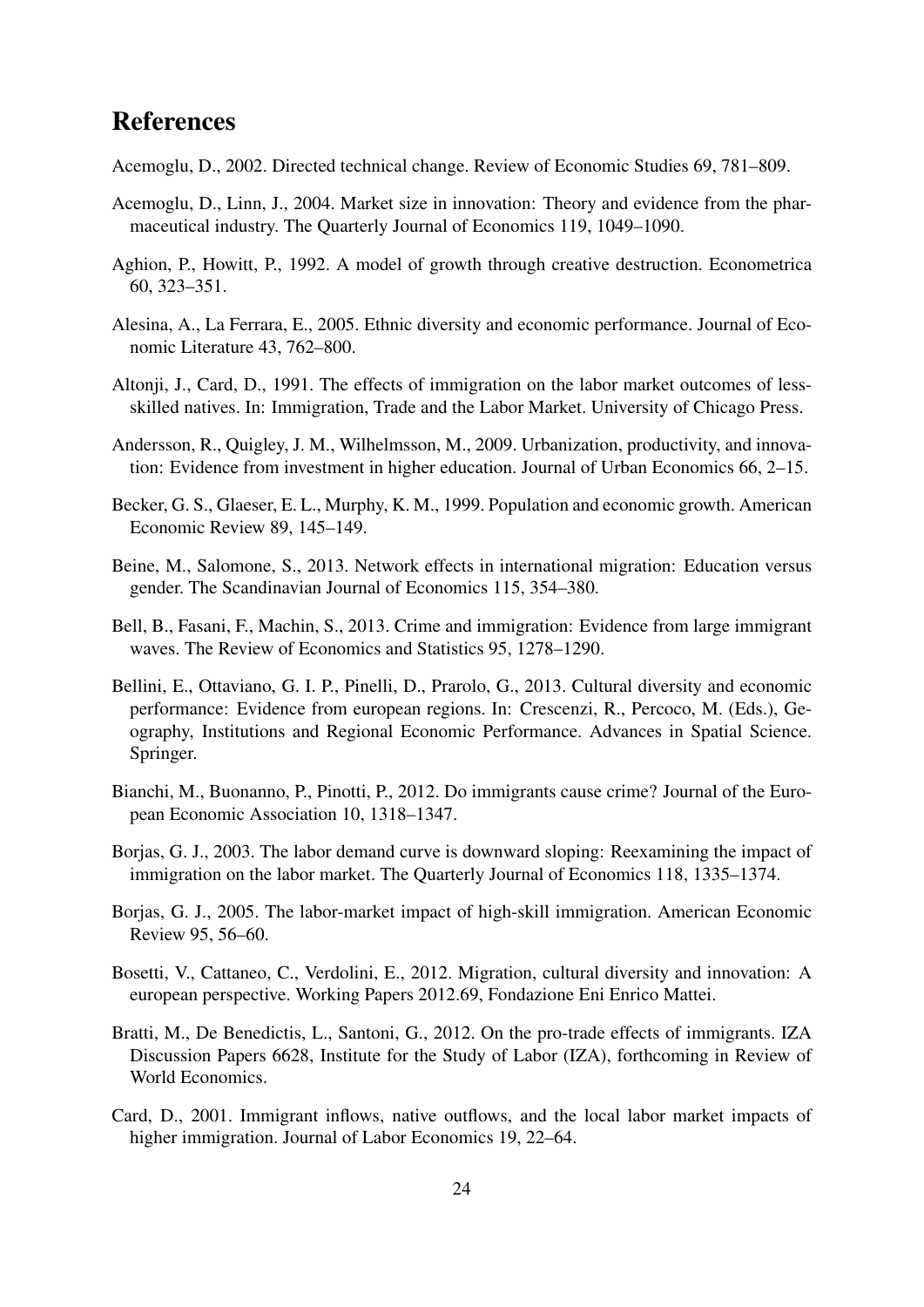<span id="page-26-0"></span>Card, D., 2005. Is the new immigration really so bad? Economic Journal 115, F300–F323.

- <span id="page-26-6"></span>Card, D., DiNardo, J., 2000. Do immigrant inflows lead to native outflows? American Economic Review 90, 360–367.
- <span id="page-26-16"></span>Card, D., Lewis, E., 2007. The diffusion of Mexican immigrants during the 1990s: Explanations and impacts. In: Borjas, G. J. (Ed.), Mexican Immigration to the United States. The University of Chicago Press, Chicago, Ch. 6, pp. 193–227.
- <span id="page-26-3"></span>Chellaraj, G., Maskus, K. E., Mattoo, A., 2008. The contribution of international graduate students to US innovation. Review of International Economics 16, 444–462.
- <span id="page-26-9"></span>Cowan, R., Zinovyeva, N., 2013. University effect on regional innovation. Research Policy 42, 788–800.
- <span id="page-26-5"></span>Docquier, F., Marfouk, A., 2006. International migration by educational attainment (1990- 2000) - Release 1.1. In: Ozden, C., Schiff, M. (Eds.), International Migration, Remittances and Development. Palgrave Macmillan, New York.
- <span id="page-26-17"></span>Driscoll, J. C., Kraay, A. C., 1998. Consistent covariance matrix estimation with spatially dependent panel data. The Review of Economics and Statistics 80, 549–560.
- <span id="page-26-8"></span>Faggian, A., McCann, P., 2009. Human capital, graduate migration and innovation in British regions. Cambridge Journal of Economics 33, 317–333.
- <span id="page-26-13"></span>Feyrer, J., 2008. Aggregate evidence on the link between age structure and productivity. Population and Development Review 34, 78–99.
- <span id="page-26-12"></span>Florida, R., 2002. The rise of the creative class: And how it's transforming work, leisure, community and everyday life. Basic Books, New York.
- <span id="page-26-14"></span>Fondazione Leone Moressa, 2011. Rapporto annuale sull'economia dell'immigrazione. Edizione 2011. Il Mulino, Bologna.
- <span id="page-26-7"></span>Glaeser, E. L., 1999. Learning in cities. Journal of Urban Economics 46, 254–277.
- <span id="page-26-1"></span>Gould, D. M., 1994. Immigrant links to the home country: Empirical implications for U.S. bilateral trade flows. The Review of Economics and Statistics 76, 302–16.
- <span id="page-26-15"></span>Griliches, Z., 1990. Patent statistics as economic indicators: A survey. Journal of Economic Literature 28, 1661–1707.
- <span id="page-26-11"></span>Hornung, E., 2014. Immigration and the diffusion of technology: The Huguenot diaspora in Prussia. American Economic Review 104, 84–122.
- <span id="page-26-4"></span>Hunt, J., Gauthier-Loiselle, M., 2010. How much does immigration boost innovation? American Economic Journal: Macroeconomics 2, 31–56.
- <span id="page-26-10"></span>Jacobs, J., 1969. The Economy of Cities. Random House, New York.
- <span id="page-26-2"></span>Jones, C., 2002. Sources of U.S. economic growth in a world of ideas. American Economic Review 92, 220–239.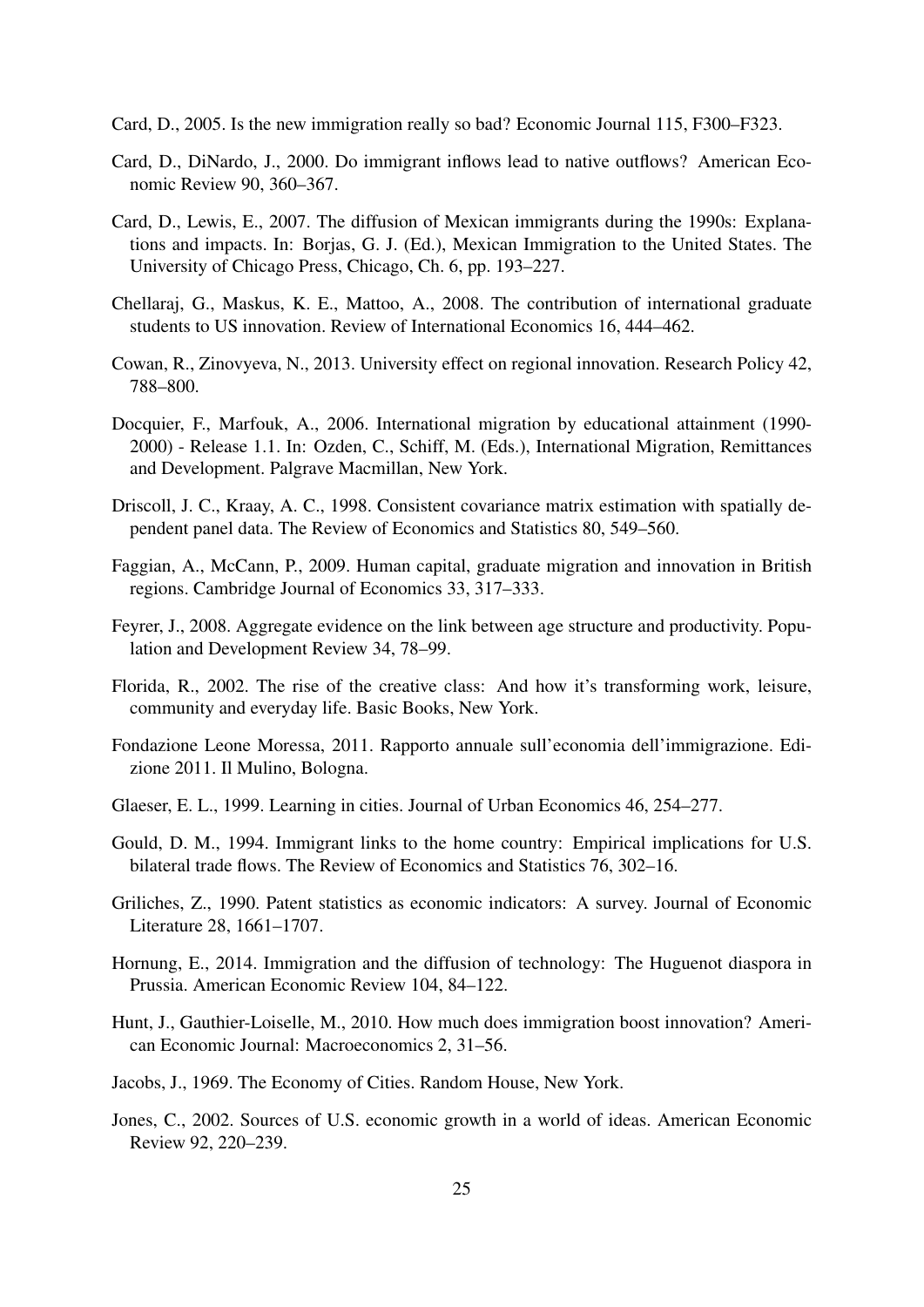- <span id="page-27-6"></span>Kerr, W. R., Lincoln, W. F., 2010. The supply side of innovation: H-1b visa reforms and U.S. ethnic invention. Journal of Labor Economics 28, 473–508.
- <span id="page-27-14"></span>Klevorick, A. K., Levin, R. C., Nelson, R. R., Winter, S. G., 1995. On the sources and significance of interindustry differences in technological opportunities. Research Policy 24, 185– 205.
- <span id="page-27-8"></span>Lewis, E., 2011. Immigration, skill mix, and capital skill complementarity. The Quarterly Journal of Economics 126, 1029–1069.
- <span id="page-27-9"></span>Lindh, T., Malmberg, B., 1999. Age structure effects and growth in the OECD, 1950-1990. Journal of Population Economics 12, 431–449.
- <span id="page-27-16"></span>Mauro, P., 1995. Corruption and growth. The Quarterly Journal of Economics 110, 681–712.
- <span id="page-27-12"></span>Moreno, R., Paci, R., Usai, S., 2005. Spatial spillovers and innovation activity in European regions. Environment and Planning A 37, 1793–1812.
- <span id="page-27-7"></span>Moser, P., Voena, A., Waldinger, F., 2011. German-Jewish emigrés and U.S. invention. mimeo.
- <span id="page-27-15"></span>Moulton, B. R., 1990. An illustration of a pitfall in estimating the effects of aggregate variables on micro units. The Review of Economics and Statistics 72, 334–338.
- <span id="page-27-11"></span>Niebuhr, A., 2009. Migration and innovation: Does cultural diversity matter for regional R&D activity? Papers in Regional Science 89, 563–585.
- <span id="page-27-13"></span>Ottaviano, G., Peri, G., 2006. The economic value of cultural diversity: Evidence from US cities. Journal of Economic Geography 6, 9–44.
- <span id="page-27-0"></span>Ottaviano, G. I. P., Peri, G., 2012. Rethinking the effect of immigration on wages. Journal of the European Economic Association 10, 152–197.
- <span id="page-27-10"></span>Ozgen, C., Nijkamp, P., Poot, J., 2012. Immigration and innovation in European regions. In: Nijkamp, P., Poot, J., Sahin, M. (Eds.), Migration impact assessment: New Horizons. Edward Elgar Publishing Limited, Cheltenham (UK) and Northampton (MA).
- <span id="page-27-2"></span>Peri, G., 2012. The effect of immigration on productivity: Evidence from U.S. states. The Review of Economics and Statistics 94, 348–358.
- <span id="page-27-4"></span>Peri, G., Requena-Silvente, F., 2010. The trade creation effect of immigrants: evidence from the remarkablecase of Spain. Canadian Journal of Economics 43, 1433–1459.
- <span id="page-27-1"></span>Pischke, J.-S., Velling, J., 1997. Employment effects of immigration to Germany: An analysis based on local labor markets. The Review of Economics and Statistics 79, 594–604.
- <span id="page-27-3"></span>Rauch, J. E., Trindade, V., 2002. Ethnic Chinese networks in international trade. Review of Economics and Statistics 84, 116–130.
- <span id="page-27-5"></span>Romer, P., 1990. Endogenous technological change. Journal of Political Economy 98, S71– S<sub>102</sub>.